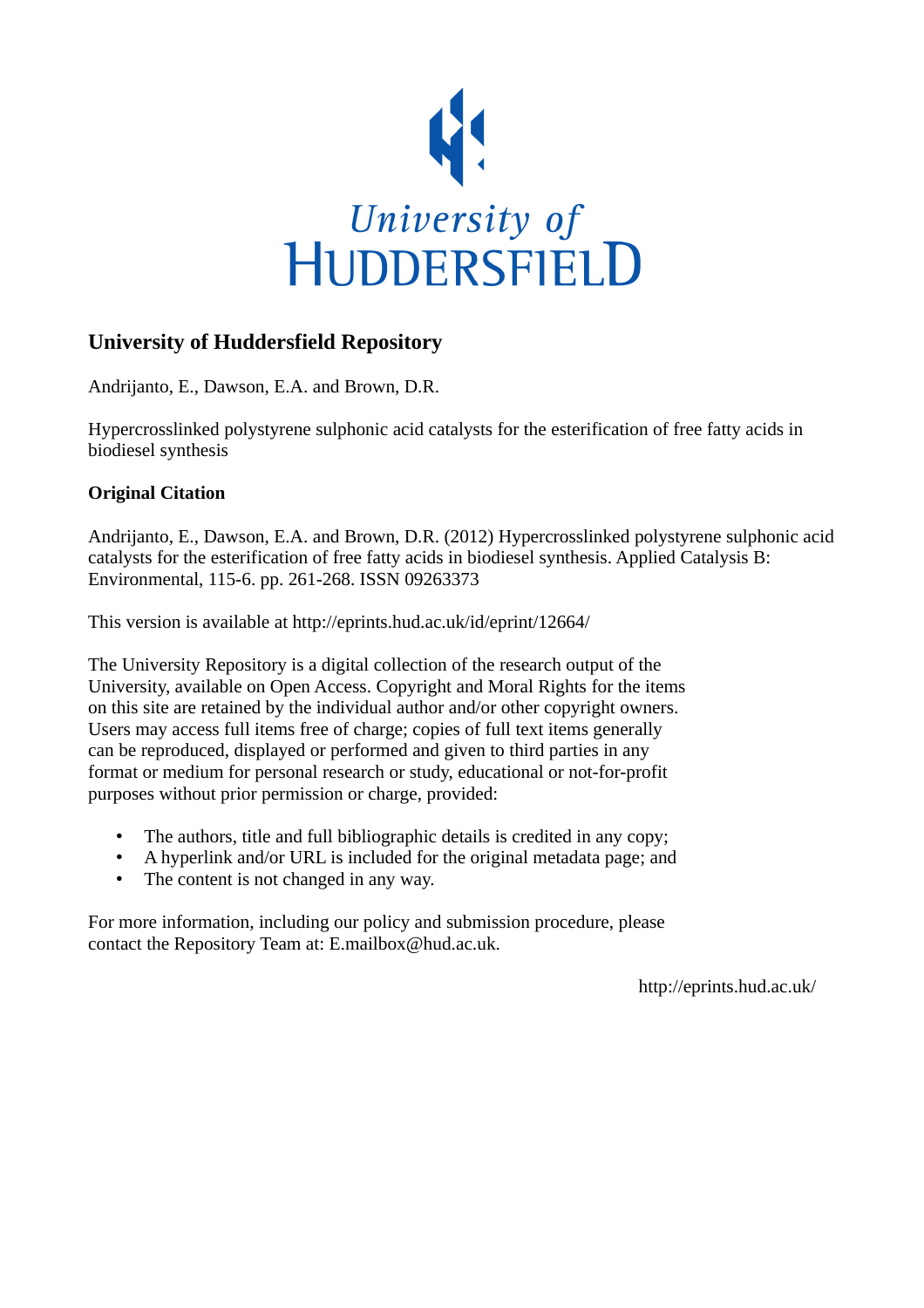## Hypercrosslinked polystyrene sulfonic acid catalysts for the esterification of free fatty acids in biodiesel synthesis

الا جماعة الصحيح المستخدم المستخدمات المستخدمات المستخدمات المستخدمات المستخدمات المستخدمات المستخدمات المستخدمات

 $\textsuperscript{a}$  Department of Chemical and Biological Sciences. University of Huddersfield. Huddersfield HD1 3DH. UK  $d.r.brown@hud.ac.uk$ 

 $\overline{b}$  Department of Chemical Engineering. Bandung State Polytechnic. Bandung 40012. Indonesia andrijanto.2002@gmail.com

## Abstract

New sulfonic acid catalysts supported on hypercrosslinked polystyrene have been studied in the esterification of oleic acid with methanol and in the rearrangement of  $\alpha$ -pinene to camphene an limonenes. The catalysts have been characterised in terms of specific surface areas and porosities, affinities for water and for cylcohexane vapours, and both concentrations and strengths of acid sites. They have been compared with conventional macroporous polystyrene sulfonic acids (Amberlysts 15 and 35) and SAC-13, a composite between Nafion and silica. The results show that the hy percross linked polystyrene sulfonic acids, despite exhibiting relatively low concentrations of acid sites and acid site strengths below those of Amberlysts 15 and 35, are very much more catalytically active than conventional resins in reactions such as the esterification in which high acid site strengths are not required. It is thought that this is due to the highly accessible acid sites throughout the catalyst particles. Reusability studies are reported and it appears that the temperature at which the catalyst is used is important in controlling and minimising catalyst deactivation.

o and a set of the set of the set of the set of the set of the set of the set of the set of the set of the set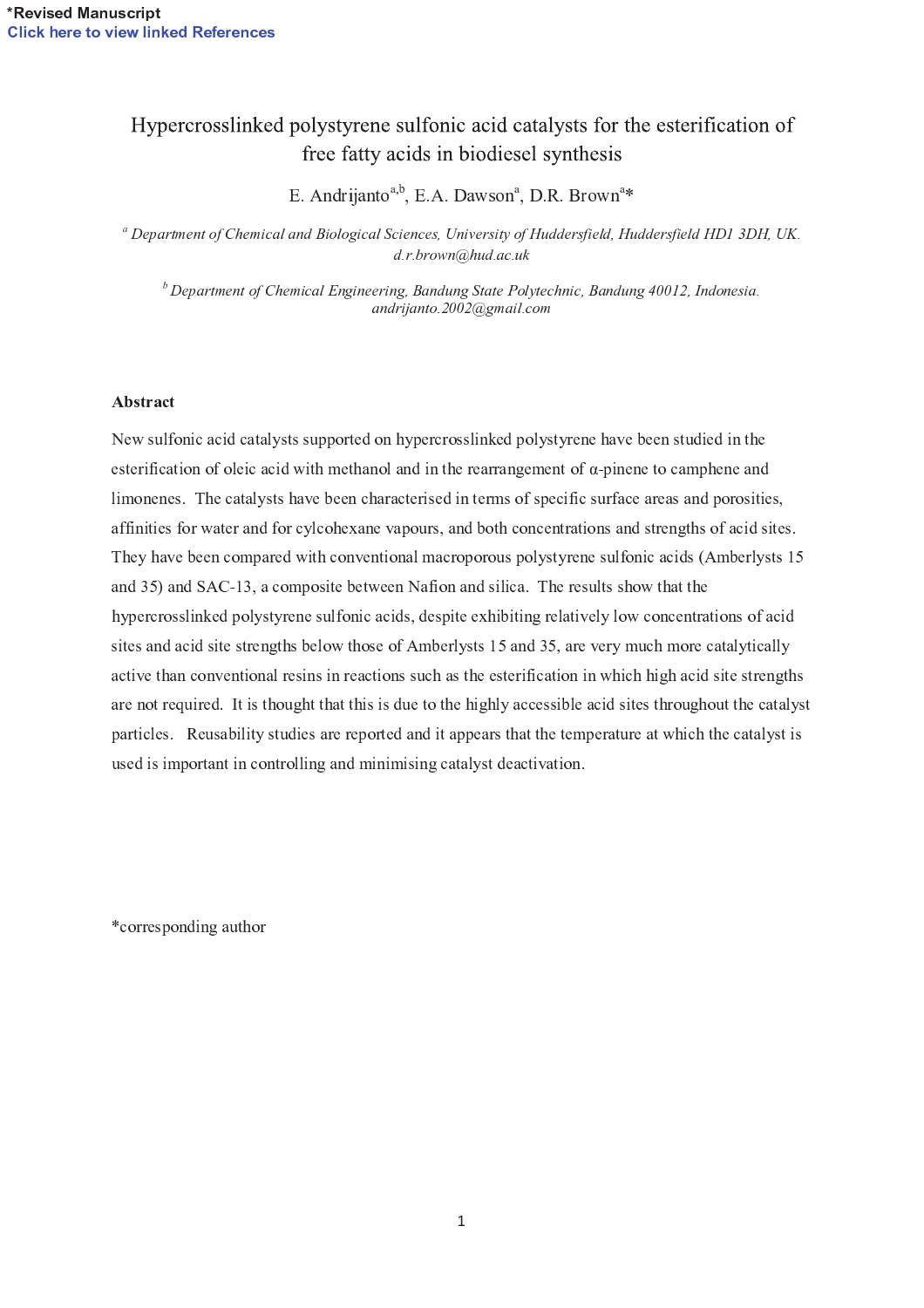### 1. Introduction

Biodiesel is usually produced by the transesterification of vegetable oil with methanol, converting the triglyceride in the oil to the fatty acid methyl ester (FAME), with glycerol as a by-product [1]. The reaction is conventionally carried out using sodium or potassium hydroxide homogeneous catalysts  $[2]$ . Problems arise when the raw materials are low grade oils or used cooking oils because they frequently contain relatively high concentrations of free fatty acids (FFA's). These can for intractable soaps with the catalyst, making subsequent separation of the fuel from the glycerol esterification step with methanol under acid catalysis can be used to convert the FFA to FAME. Currently, sulfuric acid is often used for this step, but its use requires extensive washing to remove the catalyst [5]. The esterification of FFA, typically oleic acid, is a relative facile reaction and it is not unreasonable to assume that a solid acid catalyst could be used, removing the need for the expensive washing step.

Polystyrene-supported sulfonic acid catalysts have been extensively studied in the direct esterificatio of free fatty acids and similar reactions [6-12]. They are not amongst the strongest solid acids, bu this is of less importance in this reaction than in some others [13]. Most studies of polystyrene sulfonic acid resins have been based on those with permanent macroporosity such as Amberlysts 15, 35 and 36 (sometimes referred to as "macroreticular" resins), although at least one report has shown, surprisingly, that some "gel" resins can exhibit slightly higher activities [6]

Sulfonic acid catalysts on a range of other supports have also been studied, including polyvinyl alcohol  $[14, 15]$  and activated carbon  $[16]$ . Both amorphous and ordered porous silica has been studied extensively as supports for sulfonic acid but, in all cases, only relatively low concentrations of acid groups on the support surface have been achievable, limiting the catalytic activities of these materials [17,18]. Overall, the relatively high sulfonic acid loadings on polystyrene sulfonic acid resins combined with their ready availability makes these materials particularly attractive as esterification catalysts.

Conventional macroporous polystyrene resins rely on polymer cross-linking with divinylbenzene an the incorporation of an inert porogen compound at the polymerisation stage to impart permanent porosity. A variation on this theme is through the so-called "hypercrosslinked" polystyrene resins These materials have been studied, mainly by Davankov [19], for many vears. They are synthesised by carrying out a second crosslinking reaction on polystyrene/divinylbenzene using typically chlorodimethylether with a suitable Friedel-Crafts catalyst. Small angle X-ray diffraction studie have shown that this results in a three dimensional crosslinked polymer network with dramatically enhanced permanent porosity. In fact, if applied to polystyrene resins with existing permanent macroporosity, the additional crosslinking results in additional microporosity in a hierarchical pore

 $\overline{2}$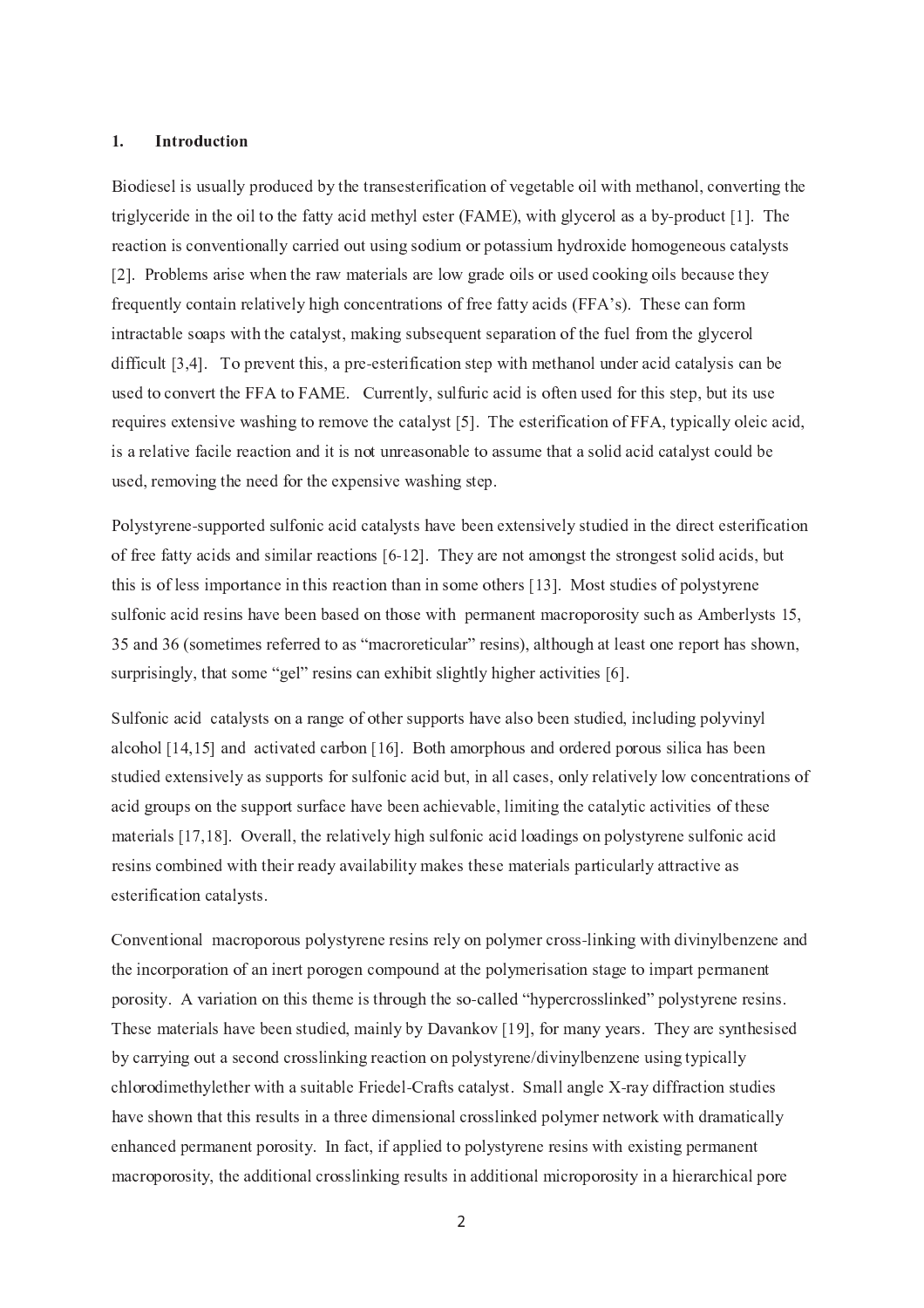structure. These materials exhibit very high surface areas as measured by gas adsorption, of typically  $1000 \text{ m}^2 \text{ g}^{-1}$ .

Most of the reported studies have involved the use of these materials as adsorbents [20] and there is relatively little in the literature on their use as catalyst supports. However, they can be functionalised with sulfuric acid, although not to the same extent as conventional polystyrene/divinylbenzene (since functionalisation tends to be restricted to styrene residues not involved in cross linking). In the present work, two examples of sulfonated hypercrosslinked polystyrene have been studied as acid catalysts. These materials, D5081 and D5082, were made by Purolite International Ltd and are functionalised at the relatively low levels of nominally 1 mmol  $g^{-1}$  and 2 mmol  $g^{-1}$ . For comparison a standard sulfonated macroporous polystyrene/divinylbenzene resin, Amberlyst 15, has been used. The level of sulfonation is about 4.7 mmol  $g<sup>-1</sup>$ , corresponding to approximately one sulfonic acid group per phenyl group in the resin. Amberlyst 35 is similar except that it has been "over\_ sulfonated" by 10-20%, and this is known to increase the average strength of the supported sulfoni acid groups, through the interaction and activating effects of neighbouring sulfonic acid groups [21]. Finally, Nafion SAC-13 has been used. This is a composite material, combining Nafion (sulfonic aci supported on a fluorinated polymer) and a porous silica. This material is known to exhibit relatively very strong acid sites  $[22-25]$ 

Two reactions have been used to compare these catalysts. The first is the esterification of oleic acid with methanol to form methyl oleate (Scheme 1a), representative of the pre-esterification step that i necessary with low grade oils for biodiesel. The role of the catalyst is to protonate the methanol but it is essential that oleic acid is able to access the active sites as well as the methanol if esterification is to occur rather than dehydration of the methanol to form dimethylether.

The second reaction is the acid-catalysed rearrangement of  $\alpha$ -pinene to camphene and limonene (Scheme 1b). The driving force for this reaction is the alleviation of strain in the four-membered rin of a-pinene. This reaction is generally regarded as requiring relatively strong acid sites for effective catalysis [26]. It involves a non-polar reactant, and therefore places quite different requirements o catalysts in terms of their compatibilities with reaction media compared to the esterification reaction which is carried out in an excess of methanol.

Scheme 1

## 2. Experimental

### 2.1. Materials

D 5082 and D 5081 are sulfonated hypercrosslinked polystyrene resins and were supplied in bead form by Purolite Ltd. Amberlyst-15 and Amberlyst-35 were supplied by Rohm and Haas Ltd. In tw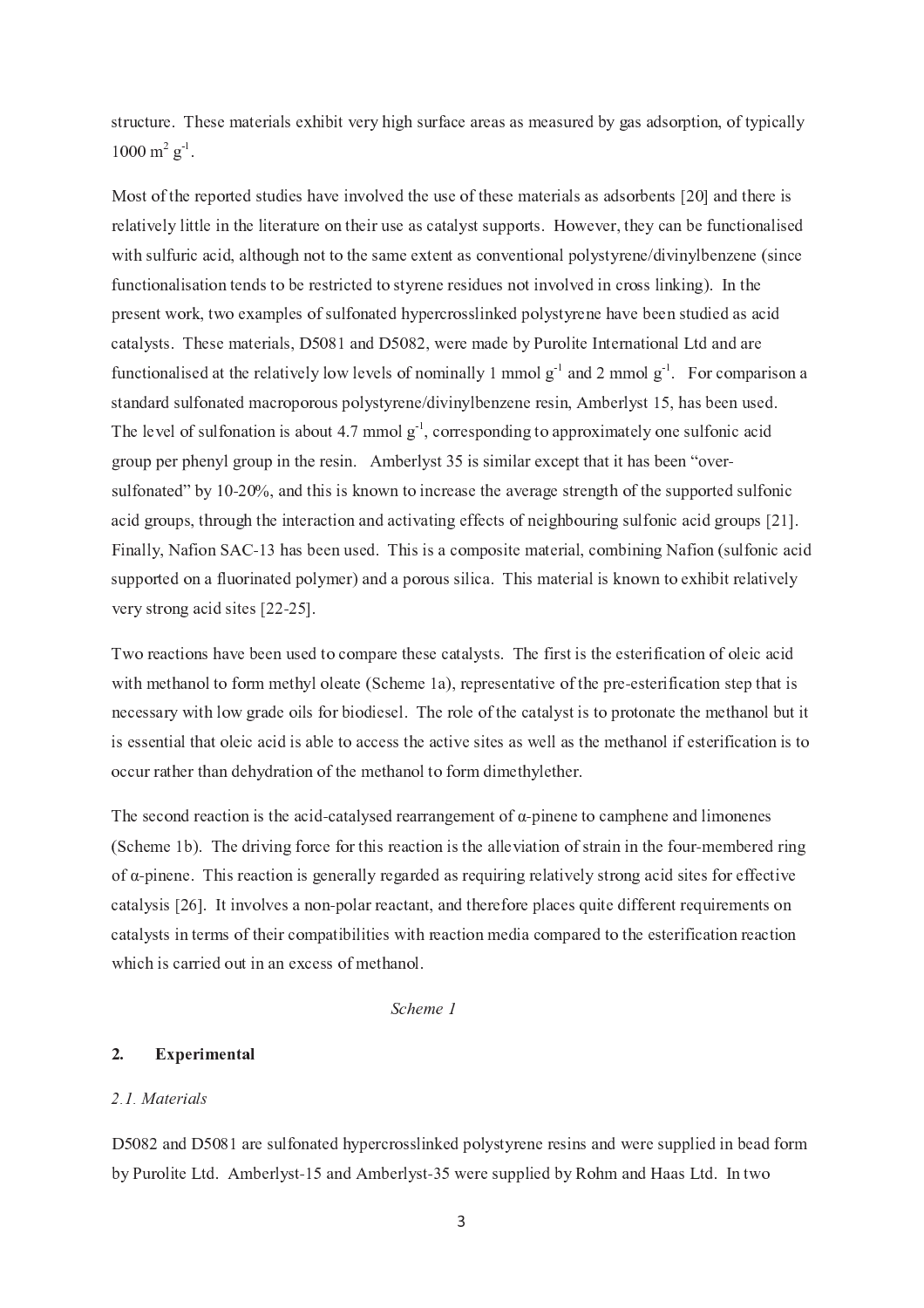cases, the resins were also used as powders. To prepare powder samples the beads were cooled in liquid nitrogen and, while still cold, ground with a pestle and mortar. The fractions of particle size below 125 μm were used for catalytic testing. Nafion SAC-13 was obtained from Aldrich and i described as containing  $13\%$  w/w Nafion [23]. Oleic acid and methanol were obtained from Fluka and α-pinene from Aldrich

### 2.2. Catalyst characterisation

Nitrogen adsorption experiments were conducted using a Micrometrics ASAP 2020. Adsorption and desorption isotherms were recorded at 77 K after degassing at 80  $^{\circ}$ C. Surface areas were calculated from the adsorption isotherms using the BET method. Desorption isotherms were used to calculate pore volumes and mean pore diameters using the BJH method.

The surface morphology of the resins was investigated using a JEOL JSM 6600 scanning electron microscope. The images were taken with 20 mA emission current and  $12 \text{ kV}$  accelerator voltage. The resins were secured on brass stubs with carbon conductive tape, and coated with gold.

Catalyst acidity was characterised by ammonia adsorption calorimetry, under flow conditions, using a system based on a flow-through Setaram 111 differential scanning calorimeter and an automated ga flow and switching system, with a mass spectrometer (Hiden HPR20) connected via a heated capillary (at 175 °C) for down-stream gas flow detection [27]. Resin catalysts were used in as-supplied bea form. SAC-13 was used as a powder

In a typical experiment the sample  $(\sim 50 \text{ mg})$  was activated under dry nitrogen (5 ml min<sup>-1</sup>) for one hour at 100 °C. Small pulses (typically 1 ml) of the probe gas (1% ammonia in nitrogen) were then injected into the carrier gas stream from a gas sampling valve at the same temperature, monitoring the concentration of ammonia (using m/z – 15) downstream of the sample. An important feature of th flow calorimetric technique is that net heat measurements relate only to ammonia bound irreversibly to the samples. Reversibly (weakly) bound ammonia desorbs immediately the gas flow reverts to the carrier gas. The net amount of ammonia irreversibly adsorbed from each pulse was determined by comparing the mass spectrometer signals with a signal recorded during a control experiment through an empty sample tube. The molar enthalpy of ammonia adsorption ( $\Delta H^{\circ}_{\ \ \text{ads}}$ ) was calculated for eac pulse. Data is plotted as a profile of  $\Delta H^{\circ}_{ads}(NH_3)$  vs. amount of ammonia irreversibly adsorbed

The concentration of acid sites on each of the catalysts was determined by aqueous titration with 0.10 <sup>O</sup> <sup>X</sup> ¢ ` ¢ <sup>f</sup> ¢ ] <sup>O</sup> <sup>M</sup> <sup>T</sup> ] ¤ <sup>H</sup> <sup>S</sup> ¦ <sup>K</sup> <sup>O</sup> <sup>M</sup> <sup>L</sup> <sup>U</sup> <sup>Q</sup> <sup>O</sup> <sup>P</sup> <sup>N</sup> <sup>O</sup> <sup>M</sup> <sup>M</sup> <sup>O</sup> <sup>J</sup> <sup>Q</sup> <sup>P</sup> ^ <sup>I</sup> <sup>c</sup> <sup>R</sup> <sup>Y</sup> <sup>S</sup> <sup>P</sup> ^ <sup>I</sup> <sup>J</sup> <sup>Q</sup> <sup>U</sup> <sup>Y</sup> <sup>K</sup> <sup>O</sup> <sup>T</sup> <sup>Q</sup> <sup>L</sup> ] <sup>Q</sup> <sup>O</sup> <sup>P</sup> <sup>K</sup> <sup>N</sup> <sup>X</sup> <sup>O</sup> ] <sup>S</sup> ` ¢ ] <sup>O</sup> <sup>M</sup> <sup>T</sup> ] ¤ <sup>K</sup> <sup>O</sup> <sup>T</sup> <sup>Q</sup> <sup>L</sup> ] chloride solution.

Cyclohexane and water vapour adsorption isotherms were measured on the two hypercrosslinked resins and the two Amberlyst resins, all in bead form, and the SAC-13 in it's as-supplied form, using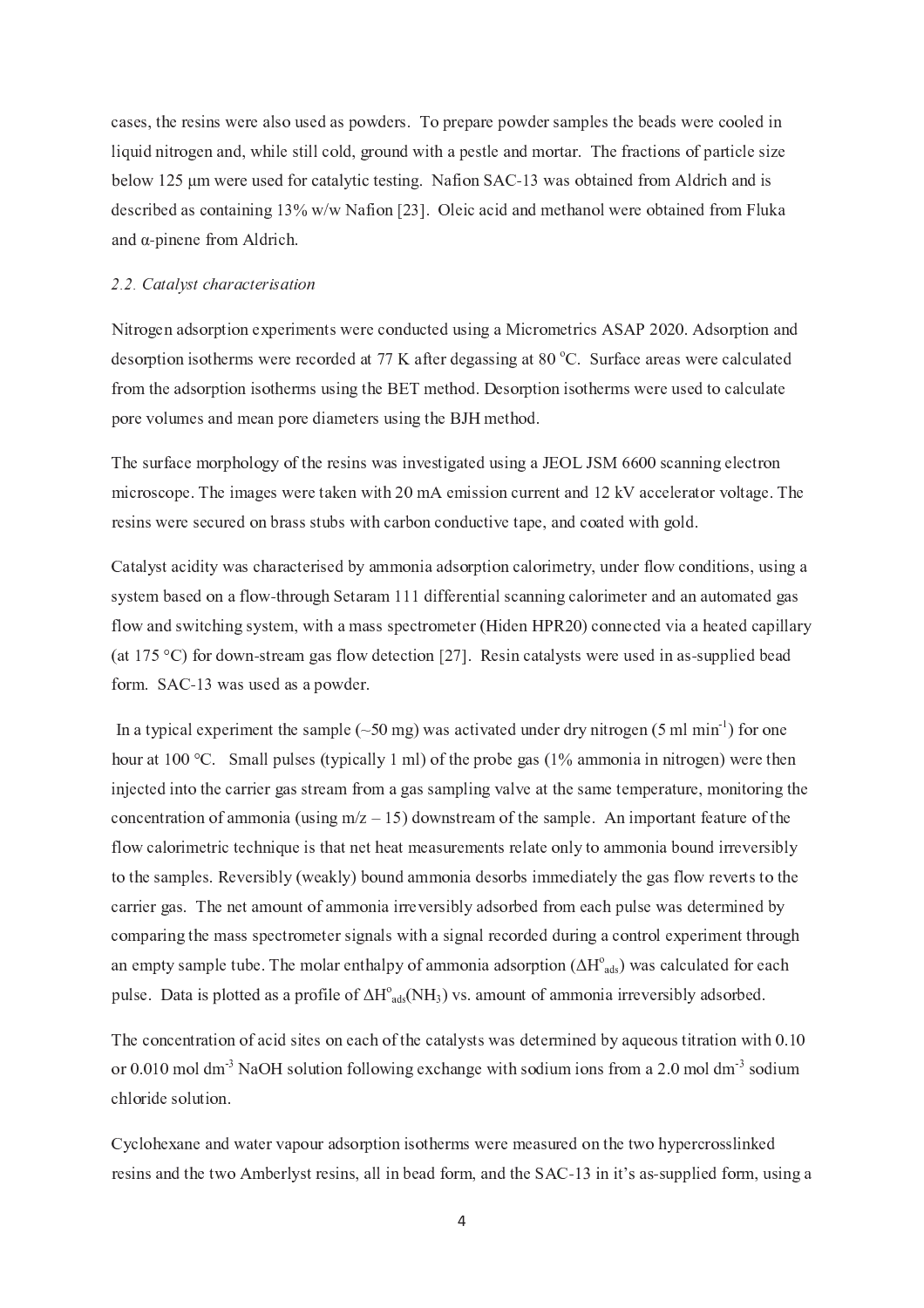Surface Measurement Systems Dynamic Vapor Sorption apparatus (Advantage<sup>TM</sup>), using a method described by Hill *et al.* [28]. Adsorption isotherms were recorded at 25 °C, following activation of the catalysts at  $100^{\circ}$ C.

### 2.3. Catalyst testing

Catalytic activity measurements were conducted in a 50 ml batch reactor equipped with a reflux condenser and magnetic stirrer. Stirrer speeds were set at 600 rpm, a speed at which the rates of reaction showed no stirrer speed dependence, verifying that they were not under mass transfer control. For the esterification reaction 4.0 g oleic acid and 20 g methanol were heated to the reaction temperature of 65 °C. Catalyst (0.20 g) was activated at 80 °C for one hour and then added to the reactant mixture. Aliquots were taken before addition of the catalyst and during the reaction. The FFA content was measured using a standard titration method with aqueous  $0.25$  M NaOH solution and phenolphthalein indicator, adding anhydrous ethanol to ensure miscibility (AOCS official method Cd 3d-63)

For the isomerisation of  $\alpha$ -pinene 10.0 g  $\alpha$ -pinene was charged to the reactor and heated to th reaction temperature of 120 °C [26]. Catalyst (0.20 g) was activated at 120 °C for one hour and then added to the reactant. Small aliquots were withdrawn periodically and analysed by GC using a 25 m BPI column at 2 ml min<sup>-1</sup> helium flow. The oven temperature was held at 60  $^{\circ}$ C for 15 min and then increased at 20 °C min<sup>1</sup>. The reaction was monitored in terms of the conversion of  $\alpha$ -pinene, using n decane as internal standard

Further studies were carried out based on the esterification of oleic acid, to test for catalyst leaching and catalyst re-usability. The possibility of acid species leaching to the reactant solution wa eliminated by removing catalyst (this test was performed using D5081 and D5082) from a partially converted reaction mixture and verifying that the reaction ceased.

Catalyst re-usability was tested for D5081 in the oleic acid esterification reaction. Used catalyst wa washed in methanol, dried, re-activated and re-tested with fresh reactant mixture. Also, the activity o used catalyst after regeneration by stirring in 1.0 mol dm<sup>3</sup>  $H_2SO_4$  solution overnight followed b washing, drying and re-activating was measured. The specific surface areas of the used and the regenerated catalysts were measured, along with the acid site concentrations by titration. Additional re-usability tests were carried out following the same reaction, but this time at the higher temperature of 85  $\degree$ C, using a stirred (1000 rpm) Autoclave Engineers closed reactor, with the same reactant and catalyst concentrations. In these experiments, oleic acid conversion after one hour was measured, the catalyst was washed in methanol and dried, and, using fresh reactant mixture with used catalyst, the reaction was run again. The process was repeated four times.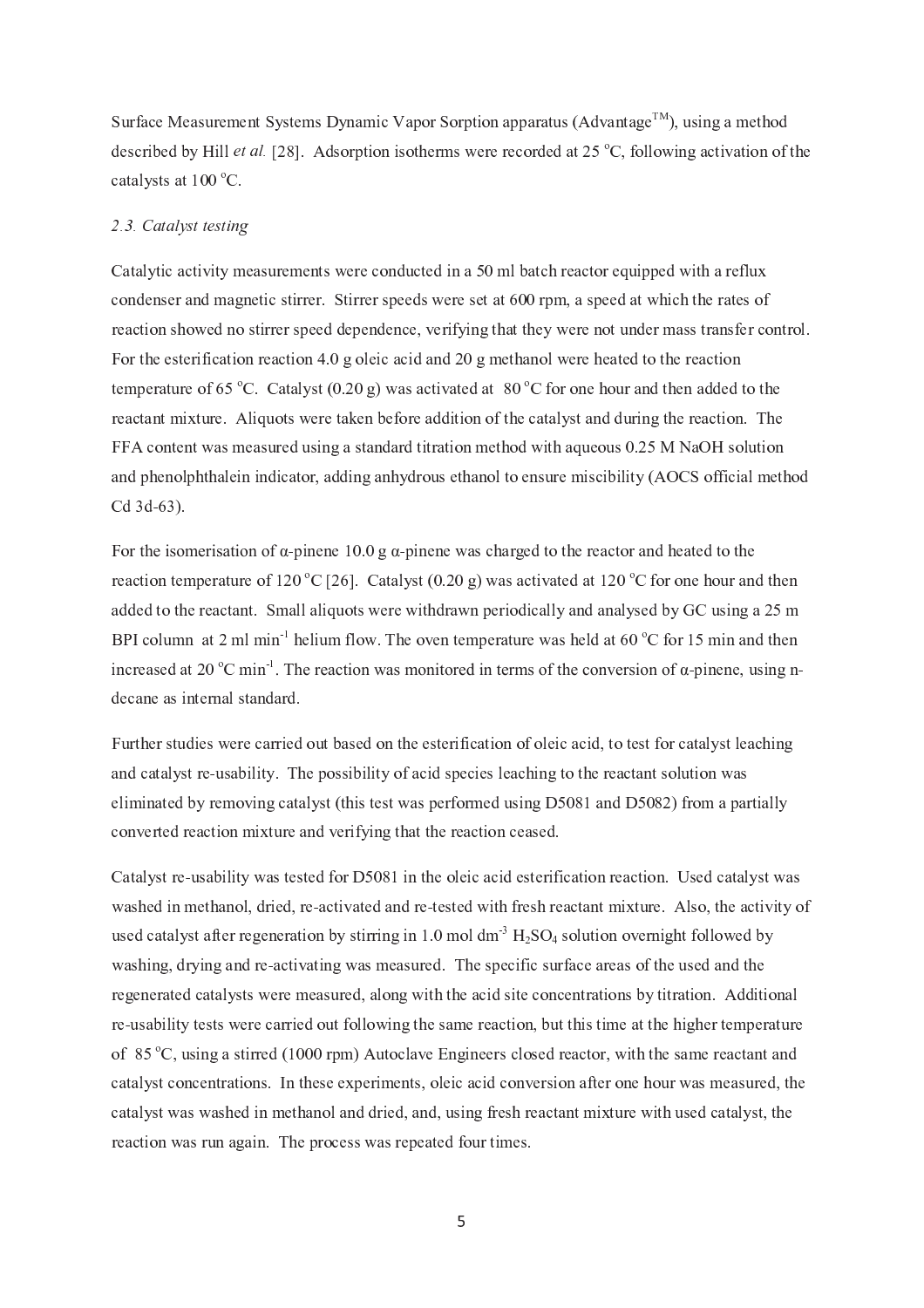### 3. Results

### 3.1. Catalyst characterization

Table 1 shows specific surface areas and pore volumes of the catalysts. The surface areas of the hy percross linked resins are very much higher than those of the simple macroporous resins. As mentioned above, the surface areas of the hypercrosslinked polymer before sulfonation, as measured by nitrogen adsorption, are even higher, approaching  $1000 \text{ m}^2$  g<sup>-1</sup>. It is worth saying, however, that the idea of a conventional surface in an open polymer network of this type requires careful interpretation, and the link between the amount of nitrogen that can be adsorbed and a meaningful surface area is not as obvious as it might be [19]. Notwithstanding this reservation, the pore volumes and the mean pore diameters of the hypercrosslinked resins by nitrogen adsorption/desorption are similar to those of the Amberlyst resins. However, the pore size distributions for the hypercrosslinked resins, although not shown, are typically very different. They are usually bimodal, with one maximum in the macropore range and a second in the micropore range arising from the additional cross-

The SEM images of cross-sectioned beads of Amberlyst 15 and of D5082 in Figure 1 illustrate the different surface textures of the conventional macroporous and the hypercrosslinked polystyrene resins. Even on the scale of the micrographs, some pores can be seen on the surface of the hy percross linked resin where none is visible on the conventional macroporous resin. This supports the notion of a much broader pore size distribution in the hypercrosslinked material, although it is somewhat surprising to see pores of quite such large diameters  $(100-300 \text{ nm})$  when conventiona macroporous resins exhibit a relatively narrow distribution of pore size centred around 30-40 n diameter.

The relative concentrations of acid sites on each of the catalysts are also shown, as measured by aqueous titration and by ammonia adsorption. The latter data is referred to later (section 3.4). There is broad agreement between concentrations determined in the two ways and the values are all close to the sulfonic acid concentrations quoted by the manufacturers. The acid concentrations vary from  $\mathcal{L} = \mathcal{L} = \mathcal{L} = \mathcal{L} = \mathcal{L} = \mathcal{L} = \mathcal{L} = \mathcal{L} = \mathcal{L} = \mathcal{L} = \mathcal{L} = \mathcal{L} = \mathcal{L} = \mathcal{L} = \mathcal{L} = \mathcal{L} = \mathcal{L} = \mathcal{L} = \mathcal{L} = \mathcal{L} = \mathcal{L} = \mathcal{L} = \mathcal{L} = \mathcal{L} = \mathcal{L} = \mathcal{L} = \mathcal{L} = \mathcal{L} = \mathcal{L} = \mathcal{L} = \mathcal{L} = \mathcal$ -sulfonated Amberlyst 35 down to  $0.15 \text{ mmol g}$  for the SAC-1 composite material, in line with the known acid site concentration on pure Nafion of 0.89 mmol  $g<sup>-1</sup>$ and the Nafion loading in the composite of 13 %  $w/w$  [23]. These differences in acid site density have to be taken into account when considering catalytic activities which have initially been compared based on the weight of catalysts.

### 3.2. Catalyst testing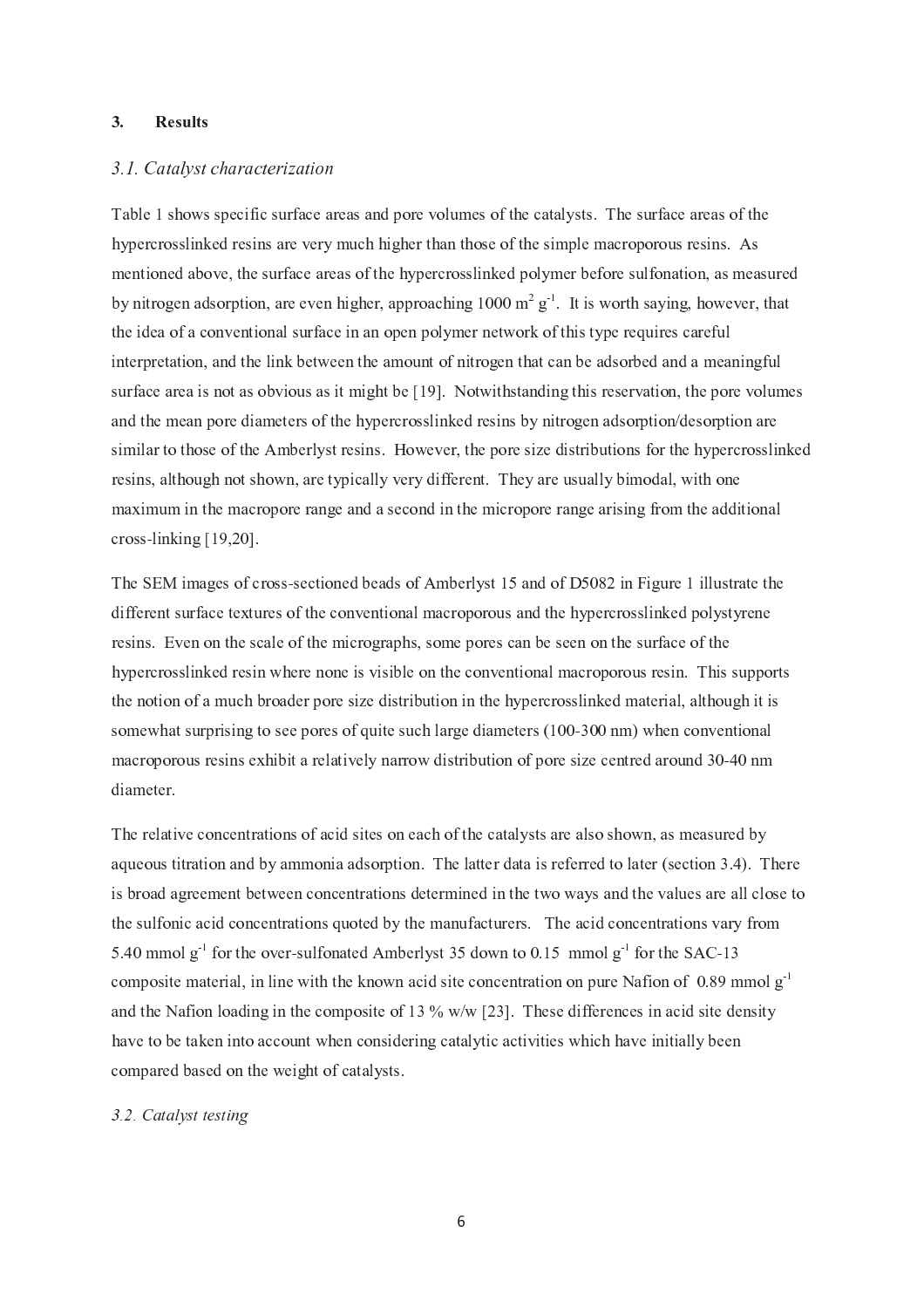Figure 2 shows the rate plots for the two test reactions with the five catalysts. Initial turnover frequencies (TOF's) are given in the adjacent tables. These are based on the concentrations of active sites determined by aqueous titration. The important point to note is that the order of the catalysts in terms of activity is reversed in the two reactions. In the more demanding  $\alpha$ -pinene reaction the tw Amberlyst resins with relatively high concentrations of acid sites are the most active, with the oversulfonated Amberlyst 35 more active than Amberlyst 15. The two hypercrosslinked materials are very much less active and show lower turnover frequencies. The catalyst with the highest turnover frequency is  $SAC-13$ , with a value six times higher than any of the others

In the more facile esterification reaction, the highest activities are exhibited by the hypercrosslinked materials and, in terms of turnover frequencies, these show very much higher activities than the macroporous Amberlyst resins. D5081, with a lower concentration of acid sites, is the more active of the two. In this reaction even SAC-13 shows a turnover frequency only slightly higher than that o this hypercrosslinked resin.

In Figure 3 the effect of reducing the particle size of the resin catalysts on their activities in the esterification reaction is shown for hypercrosslinked D5081 and for macroporous Amberlyst 15, through comparisons between bead and powder forms of the catalysts. No dependence on particle size is seen for the hypercrosslinked resin, confirming the absence of reaction rate diffusion control, but a significant increase in rate is seen when the Amberlyst resin is used in powder form. This has been observed before for conventional macroporous resins. It is worth saying however that in bead form their catalytic properties are not generally found to be consistent with a diffusion controlled reaction rate, and this is thought to be because catalysis is dominated by acid sites close to the surface of the resins and, even though in bead form only a fraction of the sites are easily accessible in this way, the kinetics of reaction at this limited number of sites is not diffusion limited [13].

### 3.3. Catalyst re-usability

A summary of the results of the re-usability tests carried out on D5081 in the oleic acid esterificatio reaction appear in Figure 4. When the reaction is carried out at 65  $\degree$ C, catalytic activity is substantially lost after one reaction. The used catalyst has a reduced surface area and reduced acid site concentration. Regeneration with  $H_2SO_4$  solution results in the recovery of about 90% of the surface area and complete recovery of acid concentration, but catalytic activity remains substantially reduced. In remarkable contrast to this, if the reaction is carried out at the higher temperature of 85  $^{\circ}$ C, washing in methanol results in almost complete recovery of original activity, and, most importantly, the activity remains stable on repeated use (Figure 4b).

### 3.4. Vapour sorption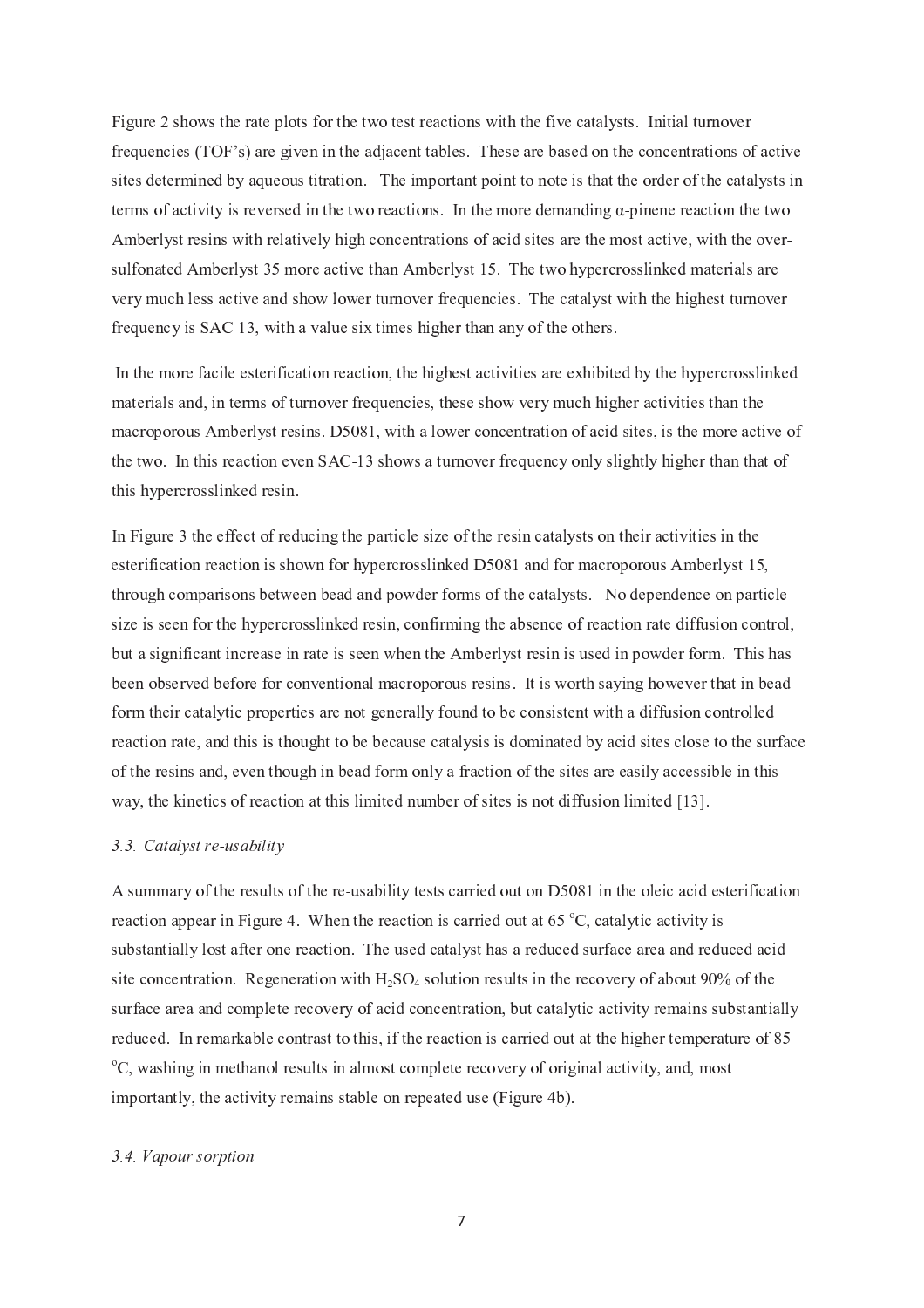Figure 5 shows the adsorption isotherms for cyclohexane and for water vapours for the catalysts. Water uptake is generally higher than cyclohexane uptake, not surprisingly given the presence of hydrophilic sulfonate groups on all catalysts. But the important feature of this data is that the order of catalysts in terms of their adsorption capacities is reversed for the two solvent vapours. There is a  $\alpha$  S T  $\alpha$  S T  $\alpha$  S T  $\alpha$  and  $\alpha$  or the set of sulfonation and water uptake, and an inverse relationship with cylcohexane uptake suggesting, as expected, that the hydrophilicity/hydrophobicity of these resins is directly dependent on the degree of sulfonation.

### 3.5. Ammonia adsorption calorimetry

Figure 6 shows the molar enthalpy of ammonia adsorption plotted against the amount of adsorbed ammonia for all the catalysts. On the assumption that ammonia adsorbs stoichiometrically on acid sites and that only sites that adsorb with enthalpies greater than 80 kJ mol<sup>-1</sup> are significantly acidic  $[29,30]$  the concentrations of acid sites can be determined. These values appear in Table 1 and can be compared with the acid site concentrations determined by aqueous titration. The values determined by the two methods are similar for the two Amberlyst resins and for Nafion  $SAC-13$ , justifying thi assumption and confirming that if a Bronsted acid site is able to exchange with sodium ions from aqueous solution (as in the NaOH titration method), it is also accessible to ammonia adsorbed on a dry catalyst from the gas phase. This is not entirely expected for the macroporous Amberlyst 15 and 35 resins, for which most of the acid groups must be within the polymer matrix and not on the immediate surface. Evidently ammonia is able to diffuse into the polymer matrix, even in its anhydrous state, to react with all the acid sites. This is significant in reviewing these macroporous resins as catalysts in terms of the facility with which other reactant compounds might diffuse to acid sites within the polymer.

It is surprising that the acid site concentrations determined by ammonia adsorption for the two hy percross linked resins are, in contrast, significantly lower than the concentrations determined by aqueous titration, especially in view of the enhanced acid site accessibilities in these resins discussed later. It would have been reasonable to expect that ammonia could react with all acid sites. Indeed, it seems highly unlikely that reaction between acid sites and ammonia would be restricted in any way. A rather speculative explanation for these apparently low acid site concentrations for D5081 and D 5082 is that some of the acid sites in these resins may be weaker than expected and, although they react with ammonia, the enthalpies of reaction fall below the 80 kJ mol<sup>-1</sup> cut-off that we have used t define acid sites.

In terms of acid strength, it is assumed that the differential enthalpy of adsorption is a measure of acid site strength and that the profile of this value plotted against the amount of ammonia adsorbed is related to the acid site strength distribution for the catalyst. On this basis, Amberlyst 35 exhibits significantly stronger acid sites than Amberlyst 15. This has been observed before and has been put

<sup>ó</sup>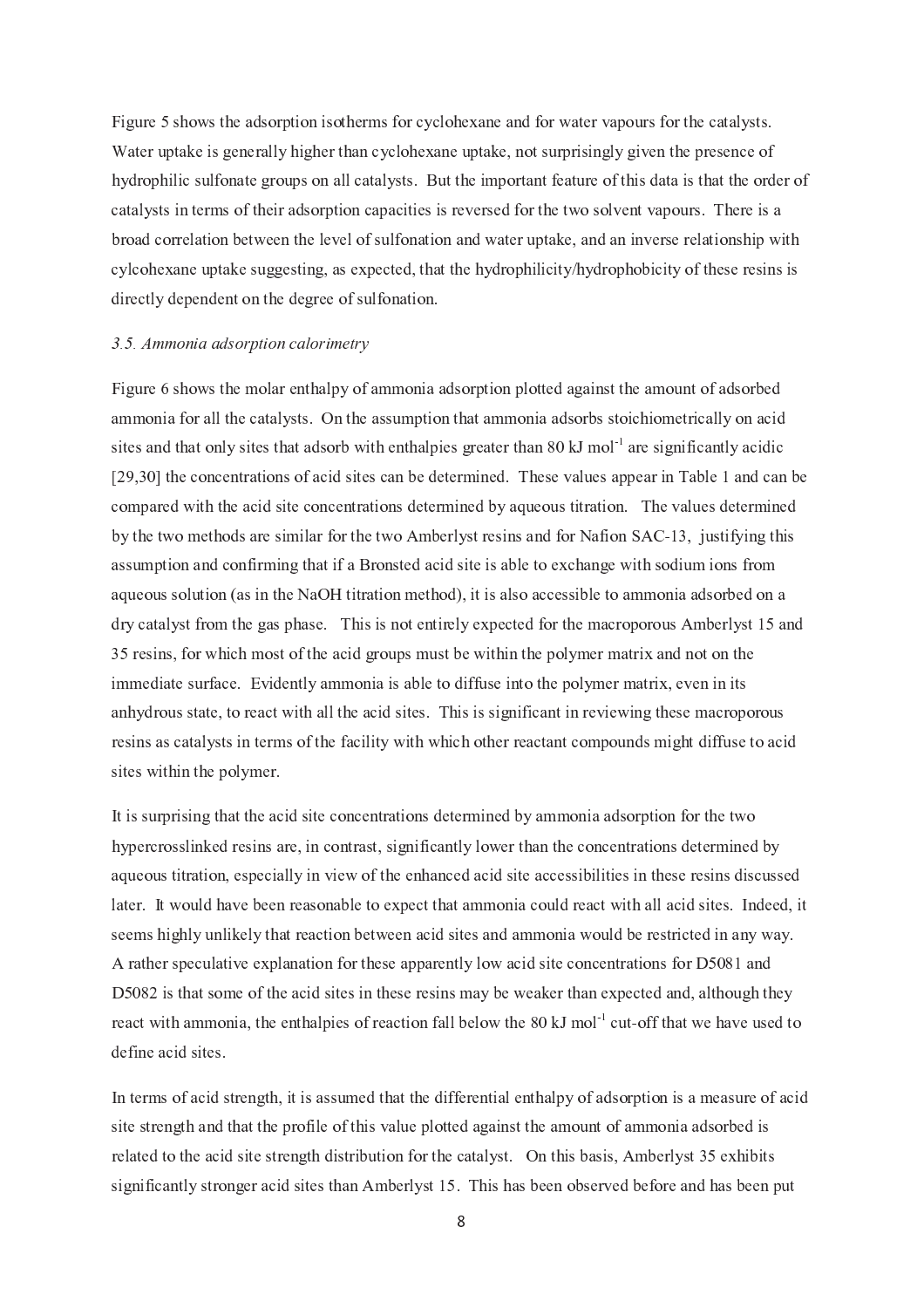down to close-neighbour sulfonic acid groups activating each other to a greater extent on the oversulfonated resin than on the stoichiomerically sulfonated material. This results in enhanced activity for Amberlyst 35 in reactions requiring strong acid sites for catalysis. In contrast, the hy percrosslinked polystyrene sulfonic acid resins exhibit significantly weaker acid sites than the two Amberlyst resins, with D5081 showing weaker sites than D5082. This is consistent with the relatively large separations between acid groups in the hypercrosslinked resins and reduced interactions between neighbouring sulfonic acid groups. Similar observations have been made for sulfonic acids on other supports at high and low loadings [31]. The Nafion composite material exhibits a relatively low concentration of acid sites, as expected, but they are significantly stronger than those of the other catalysts, as a consequence of the electron withdrawing properties of the fluorinated polymer support.

### 4. Discussion

Comparing catalytic activities as turnover frequencies with acidity data shows that there is a broad correlation between activity and acid site strength for the  $\alpha$ -pinene reaction, with the significantl stronger acid sites on Nafion resulting in dramatically higher activity than for any of the other catalysts. The two Amberlyst catalysts show similar activities in line with their intermediate acid strengths, and the sulfonated hypercrosslinked resins show the lowest turnover frequencies and the weakest acid sites

It appears that the strength of acid sites is a major factor in controlling activity in this reaction. The other factor that might have been expected to be important is the hydrophobicity of the catalyst, since α-pinene is a completely non-polar hydrocarbon. But, on the basis that cylcohexane vapou adsorption is an indicator of hydrophobicity, it is clear that this is a less important factor than catalyst acid strength; indeed, the most active catalysts are the least hydrophobic.

For the esterification reaction the order is very different. Nafion  $SAC-13$  again exhibits the highes turnover frequency, but only just. The surprising observation is that the hypercrosslinked resin catalysts are almost as active, with D5081 with the lower level of sulfonation showing the higher activity of this pair. The turnover frequencies for the hypercrosslinked catalysts are dramatically higher than those for the macroporous Amberlysts 15 and 35 and, even based on catalyst weight, D 5081 and D 5082 are much more active than the Amberlysts. There is no correlation between activity of the catalysts and their acid site strengths. The catalyst with the weakest acid sites shows the second highest activity, only slightly lower than that of  $SAC-13$ . It is striking that the turnove frequency for D5081 in this reaction is comparable with those of a series of cesium-exchange silicotungstic heteropolyacids acid catalysts studied earlier for the esterification of palmitic acid [32]. These heteropolyacids are regarded as relatively strong solid acids but with relatively low concentrations of acid sites compared to the catalysts studied in this work.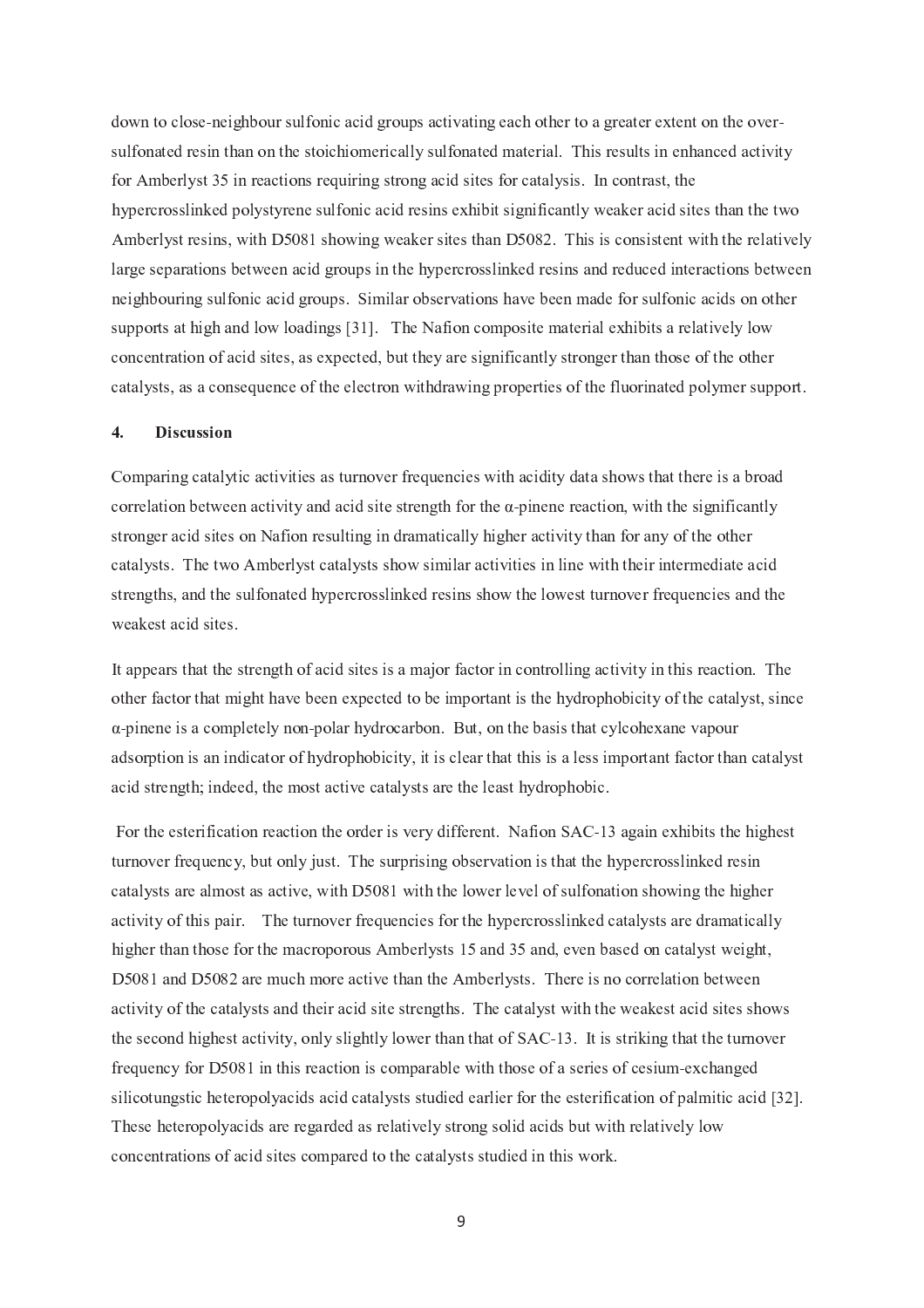The reaction is carried out in excess methanol and the catalytic step is the protonation of methanol, so it would not be unreasonable to expect a correlation between activity in the esterification reaction and catalyst hydrophilicity. However, based on the data in Figure 4b, there is no apparent relationship between these two. Furthermore, the pronounced particle size dependence of esterification activity for Amberlyst 15, one of the two most hydrophilic resins, suggests that the accessibility of its catalytic sites to methanol is not as might be expected from its affinity for water. Evidently Amberlyst 15 is not sufficiently hydrophilic to render all acid sites accessible to methanol, in bead form at least. In contrast, the activity of the most hydrophobic resin, hypercrosslinked D5081, shows no dependence on particle size, suggesting that, even in bead form, all the acid sites on this resin are accessible to methanol. Evidently the hypercrosslinked structure of D5081 (and D5082) results in significantly  $b$  better accessibility for reactant molecules to sulfonic acid groups than exists in conventional sulfonated macroporous polystyrene (Amberlyst 15 and 35).

It appears that only a fraction of the sulfonic acid groups in Amberlyst resins are readily accessible to methanol, even when fully solvated. This fraction is increased when the material is used in powder rather than in bead form. Now, the initial esterification reaction rates in the presence of Amberlyst 15 in bead and in powder form can be estimated from Figure 3b and, roughly, the powder seems to be about ten times more active than the bead form. If this is the case then it means that ten times more acid sites are accessible in the powder form. It follows that a maximum of 10% of the acid sites on Amberlyst 15 are accessible to methanol when in bead form. Amberlyst 15 contains a total of 4.7  $\mu$  mmol g<sup>-1</sup> acid sites so this means that catalysis relies on a sulfonic acid concentration of, at most, only 0.47 mmol  $g<sup>1</sup>$  when used in bead form. The behaviour of the hypercrosslinked polystyrene catalyst contrasts with this. If, as seems the case from the absence of any particle size dependence of the activity, all the acid sites are accessible, then it is obvious why the activity of these resins is higher than the Amberlysts, at least in reactions where the strength of acid sites is not a crucial factor. It is simply down to the accessibilities of all acid sites to reactant compounds, even when the catalyst is used in bead form.

A comparison between the two hypercrosslinked catalysts shows D5081 to exhibit a very much higher turnover frequency than D5082 in the esterification reaction, but a lower value in the  $\alpha$ -pinen rearrangement. The TOF's in the  $\alpha$ -pinene broadly correlate with the strengths of the acid sites a mentioned above. But in the esterification reaction, the much higher TOF for D5081 could be linked to the higher specific surface area of this catalyst, which is almost twice that of D5082. Based on these two materials, it appears that progressive functionalisation reduces the available surface area. This may be a result of acid groups, or solvated acid groups, blocking some of the network of micropores in the hypercrosslinked structure but, whatever the reason, it clearly points to the need for a careful balance between surface area and sulfonic acid loading if optimum catalytic activity is to be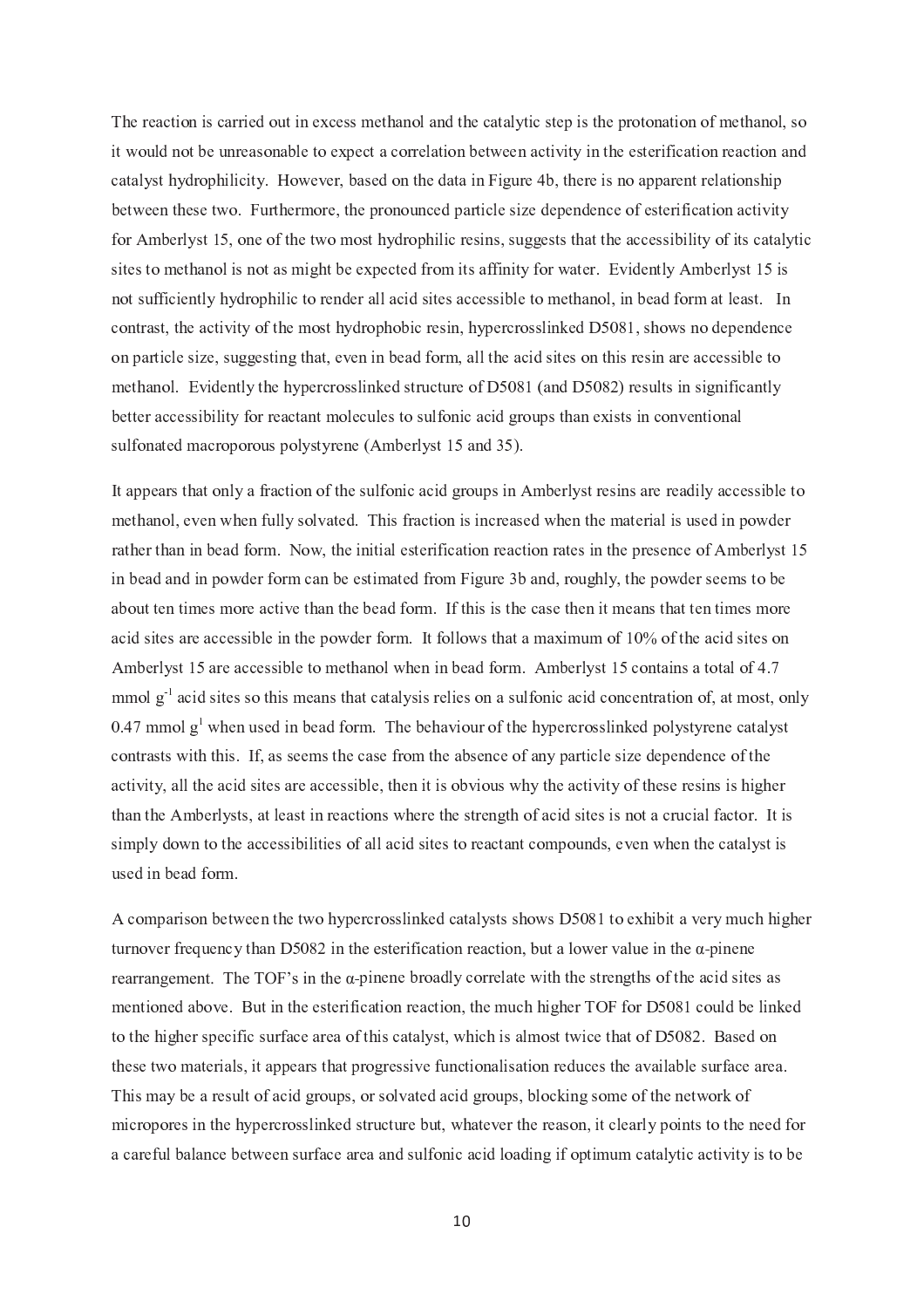achieved. The data for the two test reactions used here suggests that optimum loadings differ depending on the reaction to be catalysed and the reaction medium in which the catalyst is to be used.

Catalyst re-usability is addressed for D5081 in the oleic acid esterification reaction and we show tha activity is significantly and irreversibly reduced after just one use when the reaction temperature is 65  $\rm ^{\circ}C$ , but activity is maintained when the higher reaction temperature of 85  $\rm ^{\circ}C$  is used. The reason for loss in activity is not certain but we speculate that it is related to the blockage of the fine pores in the hy percrosslinked resin by large fatty acid molecules, possibly even oligimerised forms of the acid. <sup>ï</sup> <sup>I</sup> <sup>K</sup> <sup>L</sup> ^ ^ <sup>I</sup> <sup>K</sup> <sup>U</sup> <sup>U</sup> <sup>Y</sup> <sup>S</sup> <sup>U</sup> <sup>S</sup> <sup>U</sup> <sup>g</sup> <sup>Å</sup> <sup>k</sup> <sup>U</sup> <sup>Y</sup> <sup>I</sup> <sup>K</sup> <sup>I</sup> ] <sup>O</sup> <sup>M</sup> <sup>I</sup> <sup>R</sup> <sup>L</sup> <sup>M</sup> <sup>I</sup> <sup>K</sup> <sup>T</sup> <sup>I</sup> <sup>W</sup> <sup>O</sup> <sup>K</sup> <sup>Q</sup> <sup>U</sup> <sup>Q</sup> <sup>P</sup> <sup>U</sup> <sup>Y</sup> <sup>I</sup> <sup>W</sup> <sup>O</sup> <sup>X</sup> <sup>I</sup> <sup>K</sup> ` <sup>a</sup> <sup>Y</sup> <sup>I</sup> <sup>V</sup> <sup>S</sup> <sup>X</sup> <sup>I</sup> <sup>P</sup> <sup>O</sup> <sup>U</sup> <sup>I</sup> <sup>N</sup> <sup>N</sup> <sup>I</sup> <sup>R</sup> <sup>U</sup> <sup>Q</sup> [ <sup>I</sup> <sup>M</sup> <sup>V</sup> <sup>X</sup> <sup>I</sup> ] <sup>O</sup> [ <sup>I</sup> <sup>T</sup> \ <sup>V</sup> methanol washing but prolonged washing with mineral acid does indeed have some effect. It is tempting to think that the reduction in measureable acidity in the resins after use is an indication of ion-exchange from the reactant mixture but the reactants used in this work were essentially free o contaminant cations so this possibility cannot explain the loss in acid concentration. It is more likely that the low measureable acidity in used resins is also a result of pore blockage and reduced <sup>S</sup> <sup>R</sup> <sup>R</sup> <sup>I</sup> <sup>K</sup> <sup>K</sup> <sup>Q</sup> \ <sup>Q</sup> <sup>M</sup> <sup>Q</sup> <sup>U</sup> <sup>V</sup> <sup>O</sup> <sup>N</sup> <sup>S</sup> <sup>W</sup> <sup>X</sup> <sup>O</sup> <sup>W</sup> <sup>O</sup> <sup>X</sup> <sup>U</sup> <sup>Q</sup> <sup>O</sup> <sup>P</sup> <sup>O</sup> <sup>N</sup> <sup>U</sup> <sup>Y</sup> <sup>I</sup> <sup>S</sup> <sup>R</sup> <sup>Q</sup> <sup>T</sup> <sup>K</sup> <sup>Q</sup> <sup>U</sup> <sup>I</sup> <sup>K</sup> ` ¦ <sup>O</sup> <sup>I</sup> <sup>M</sup> <sup>T</sup> <sup>I</sup> <sup>X</sup> <sup>Q</sup> <sup>R</sup> <sup>Y</sup> <sup>¬</sup> <sup>º</sup> <sup>¹</sup> <sup>½</sup> ` <sup>K</sup> <sup>U</sup> <sup>L</sup> <sup>T</sup> <sup>Q</sup> <sup>I</sup> <sup>T</sup> <sup>U</sup> <sup>Y</sup> <sup>I</sup> <sup>T</sup> <sup>I</sup> <sup>S</sup> <sup>R</sup> <sup>U</sup> <sup>Q</sup> [ <sup>S</sup> <sup>U</sup> <sup>Q</sup> <sup>O</sup> <sup>P</sup> <sup>O</sup> <sup>N</sup> <sup>K</sup> <sup>L</sup> <sup>M</sup> <sup>N</sup> <sup>O</sup> <sup>P</sup> <sup>Q</sup> <sup>R</sup> acid ion-exchange resin catalysts for similar esterification reactions in some detail, but largely usin natural vegetable oils spiked with additional fatty acids [6]. These workers proposed that it was ion exchange of Na<sup>+</sup>, K<sup>+</sup>, Mg<sup>2+</sup> and Ca<sup>2+</sup> from the oils that was responsible for loss in activity but, even when using cation-free oils, some activity was lost, so this result is not inconsistent with our findings

At the higher temperature of 85  $\degree$ C, we suggest that pore blockage does not occur, or at least not to the same extent, and activity is retained for multiple cycles without the need for catalyst regeneration. It is possible that fatty acid diffusion is now fast enough to prevent deposition. We note that Banavali  $et$ <sup>¹</sup> <sup>½</sup> ` <sup>X</sup> <sup>I</sup> <sup>W</sup> <sup>O</sup> <sup>X</sup> <sup>U</sup> <sup>I</sup> <sup>T</sup> <sup>U</sup> <sup>Y</sup> <sup>I</sup> <sup>L</sup> <sup>K</sup> <sup>I</sup> <sup>O</sup> <sup>N</sup> <sup>e</sup> ] \ <sup>I</sup> <sup>X</sup> <sup>M</sup> <sup>V</sup> <sup>K</sup> <sup>U</sup> ¢ <sup>N</sup> <sup>O</sup> <sup>X</sup> <sup>U</sup> <sup>Y</sup> <sup>I</sup> <sup>I</sup> <sup>K</sup> <sup>U</sup> <sup>I</sup> <sup>X</sup> <sup>Q</sup> <sup>N</sup> <sup>Q</sup> <sup>R</sup> <sup>S</sup> <sup>U</sup> <sup>Q</sup> <sup>O</sup> <sup>P</sup> <sup>O</sup> <sup>N</sup> <sup>N</sup> <sup>X</sup> <sup>I</sup> <sup>I</sup> <sup>N</sup> <sup>S</sup> <sup>U</sup> <sup>U</sup> <sup>V</sup> <sup>S</sup> <sup>R</sup> <sup>Q</sup> <sup>T</sup> <sup>K</sup> <sup>Q</sup> <sup>P</sup> <sup>O</sup> <sup>Q</sup> <sup>M</sup> <sup>K</sup> <sup>J</sup> <sup>Q</sup> <sup>U</sup> <sup>Y</sup> ] <sup>I</sup> <sup>U</sup> <sup>Y</sup> <sup>S</sup> <sup>P</sup> <sup>O</sup> <sup>M</sup> at the same temperature of 85  $^{\circ}$ C [33]. Using temperatures above the boiling point of methanol adds complication to the process, so we wonder whether this too may be linked to possible deactivation of catalysts at lower temperatures.

For practical application of sulfonated hypercrosslinked polystyrene catalysts for the esterification of free fatty acids in biodiesel synthesis, reaction conditions must be set to avoid significant catalyst deactivation. We show here that running the reaction at elevated temperature is one solution. However, we observe that, in a single reaction, the oleic acid conversion vs time plot at the more practical reaction temperature of 65  $^{\circ}$ C (Figure 2) does not show that the catalyst is losing significant activity during the course of the reaction. And yet, on re-use, activity is massively diminished. It i possible that catalyst poisoning occurs when the reaction is stopped, the mixture cooled, and the catalyst removed. If this is the case, then using these new resin catalysts in a continuous flow reactor, rather than under batch conditions, may allow for better activity retention, without having to resort to elevated reaction temperatures.

 $11$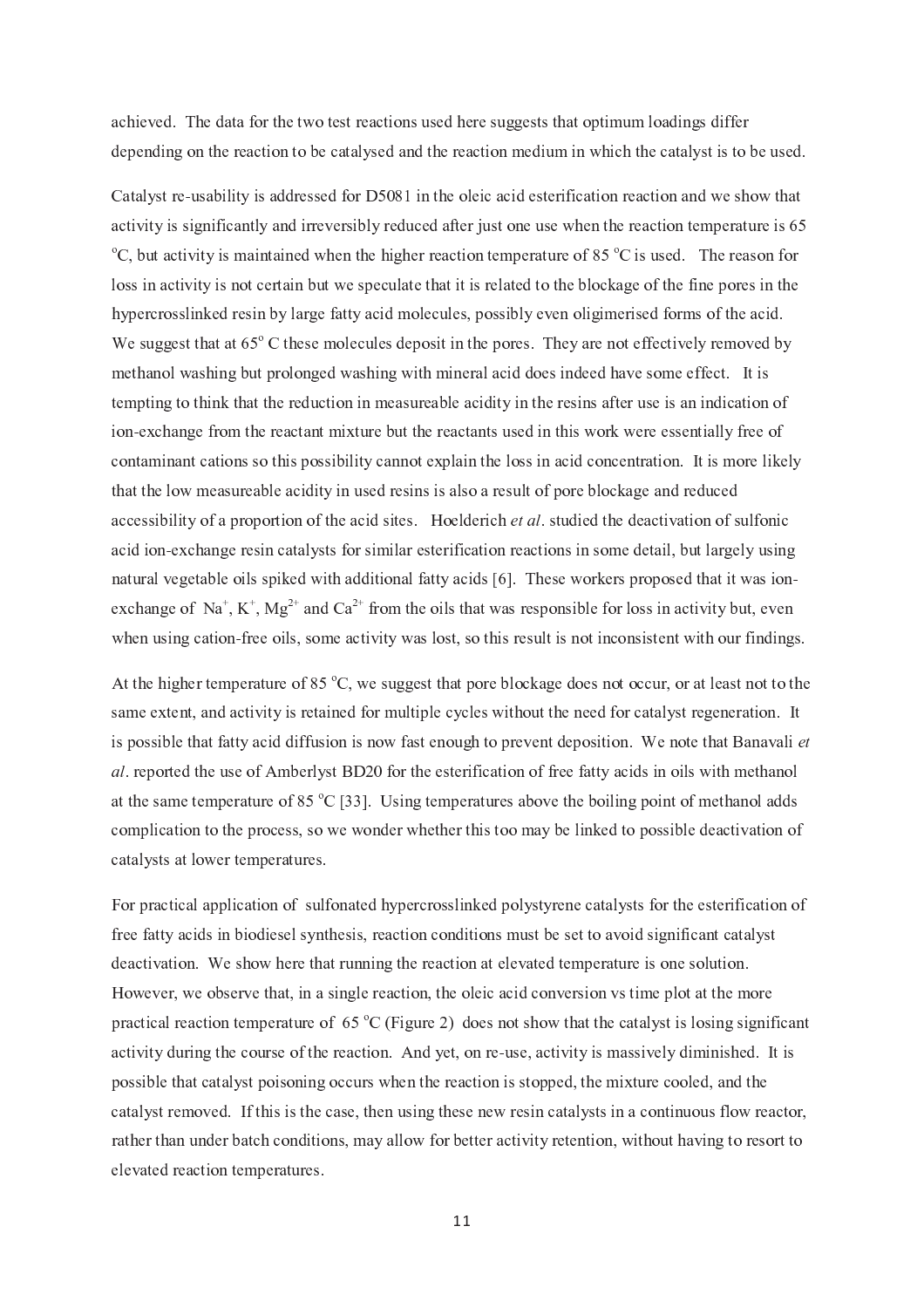#### $5<sub>1</sub>$ Conclusion

Acid site accessibilies in sulfonated hypercrosslinked polystyrene resins appear to be significantly higher than for conventional polystyrene/divinylbenzene sulfonic acids, and facile diffusion to these sites is possible even for large reactant molecules such as oleic acid. The level to which these hy percrosslinked polymer supports can be functionalised with sulfonic acid is lower than for conventional cross-linked polystyrene, and the acid strengths are lower than those of typica conventional sulfonated polystyrene. But in acid-catalysed reactions where very high acid strength are not required, the advantages of excellent acid site accessibility can result in higher activity than other typical solid acid catalysts. The high activity exhibited by these catalysts towards oleic acid esterification points to their possible use in many reactions, including the pre-treatment step in the synthesis of biodiesel from low grade oils with high free fatty acid contents.

### $\bar{z}$  and  $\bar{z}$  and  $\bar{z}$  and  $\bar{z}$  and  $\bar{z}$

Funding for EA has been provided by the Directorate of Higher Education (DIKTI), Indonesia. The help over many years of Dr Jim Dale of Purolite International, who passed away early in 2011, is most gratefully acknowledged.

#### $7.$ **References**

- ومعن ممعن نميس المراد المتحدة المتحدة المتحدة المتحدة المنافسية
- "  $21$  F. Ma, M.A. Hanna, Bioresource Technol,  $70(1999)$  1-15
- $-1$  $31$  Y. Wang, S. Ou, P Liu, F. Xue, S. Tang, J. Molec, Catal, A 252 (2006) 107-112
- -ث القادة المقدمة التي تقادم المقدم المقدم المقدم المقدم المقدم المقدم المقدم المقدم المقدم المقدم المقدم المقد
- " 5] Y. Zhang, M.A.Dube, D.D. McLean, M. Kates, J. Bio. Tech. 89 (2003) 1-16
- $-1$  $61$  B.M.E. Russbuelt, W.F. Hoelderich, Appl. Catal, A  $362$  (2009) 47-57
- " \*71 N. Özbay, N. Oktar, N.A. Tapan, Fuel 87 (2008) 1789-1798
- "  $1. M. Marchetti, V.U. Miguel, A.F. Errazu, Fuel $86 (2007) 906-910$$
- "  $91$  M.M.R. Talukder, J.C. Wu, S.K. Lau, L.C. Cui, G. Shimin, A. Lim. Energy Fuels 2  $\sqrt{2}$   $\sqrt{2}$   $\sqrt{2}$   $\sqrt{2}$   $\sqrt{2}$   $\sqrt{2}$   $\sqrt{2}$   $\sqrt{2}$   $\sqrt{2}$   $\sqrt{2}$   $\sqrt{2}$   $\sqrt{2}$   $\sqrt{2}$   $\sqrt{2}$   $\sqrt{2}$   $\sqrt{2}$   $\sqrt{2}$   $\sqrt{2}$   $\sqrt{2}$   $\sqrt{2}$   $\sqrt{2}$   $\sqrt{2}$   $\sqrt{2}$   $\sqrt{2}$   $\sqrt{2}$   $\sqrt{2}$   $\sqrt{2}$   $\sqrt{2$
- "  $101$  S. Pasias, N. Barakos, C. Alexopoulos, N. Papavannakos, Chem. Eng. & Technol, 2 <sup>3</sup> ! <sup>3</sup> ! \*
- " 111 M. Kouzu, T Kasuno, M. Tajika, Y. Sugimoto, J. Hidaka, Fuel 87 (2008) 2798-2806
- " # <sup>8</sup> <sup>0</sup> undquist. US Patent  $5.426.199$  (1999). Purolite International
- " ! # / \$ - ; ; <sup>I</sup>  = <sup>&</sup>gt; ? <sup>J</sup> ; > &  <sup>J</sup> <sup>2</sup> <sup>3</sup> \* \*  $-$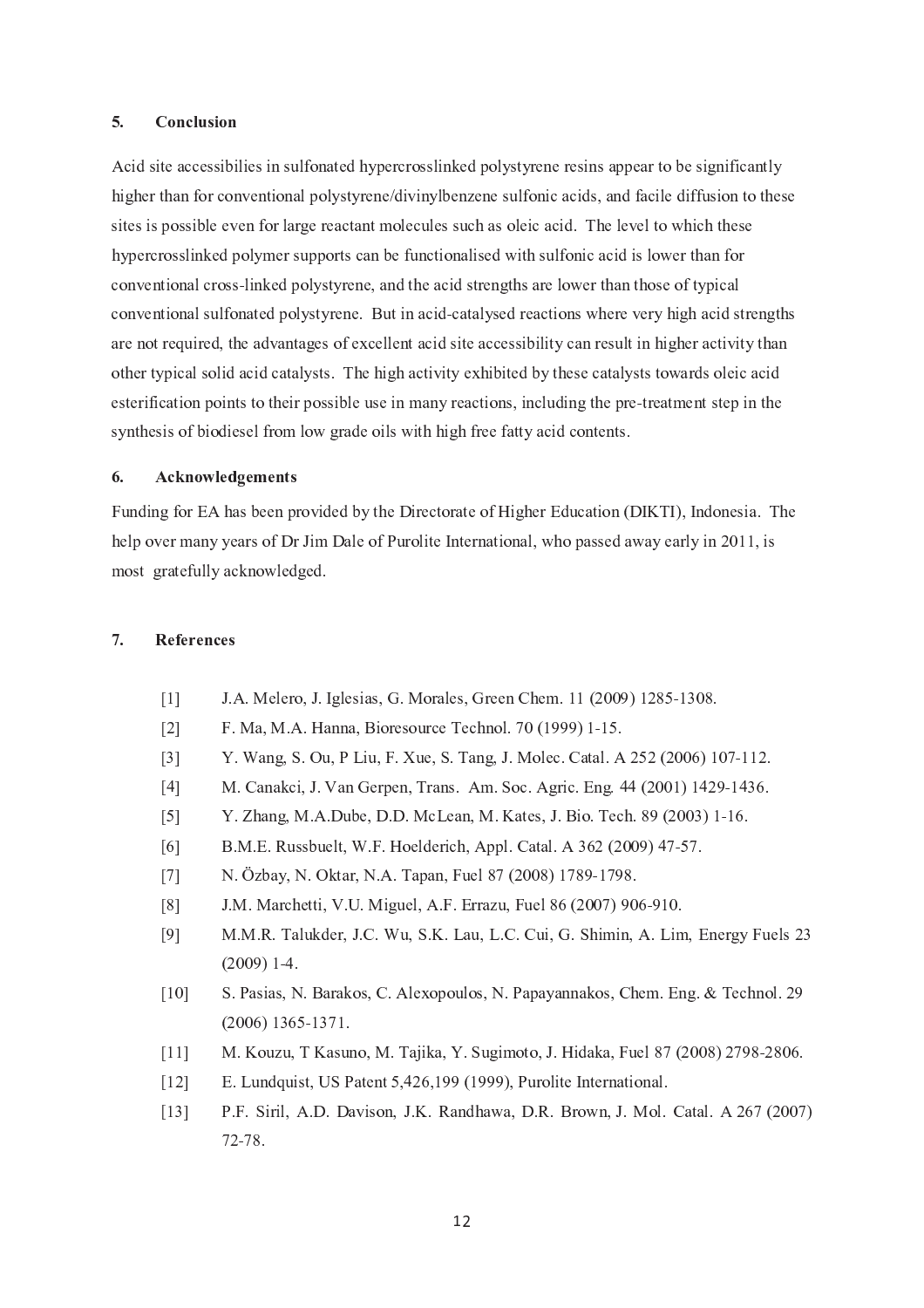- $\lceil 14 \rceil$ C.S. Caetano, L. Guerreiro, I.M. Fonseca, A.M. Ramos, J. Vital, J.E. Castanheiro, Appl.Catal. A 359 (2009) 41-46.
- $[15]$ D.S Pito, I.M. Fonseca, J. Vital, J.E. Castanheiro, Chem. Eng. J. 147 (2009) 302-306.
- X. Mo, E. Lotero, C. Lu, Y. Liu, J.G. Goodwin, Catal. Lett. 123 (2008) 1-6.  $\lceil 16 \rceil$
- $[17]$ I.K. Mbaraka, K.J. McGuire, B.H. Shanks, Ind. & Eng. Chem. Res. 45 (2006) 3022-3028.
- J.A. Melero, L.F. Bautista, G. Morales, J. Iglesias, R. Sanchez-Vazquez, Chem. Eng.  $[18]$ J. 161 (2010) 323-331.
- M.P. Tsyurupa, V.A. Davankov, React. Funct. Polym. 66 (2006) 768-779.  $[19]$
- $[20]$ C-G. Oh, J-H. Ahn, S-K. Ihm, React. Funct. Polym. 57 (2003) 103-111.
- P.F. Siril, H.E. Cross, D.R. Brown, J. Molec. Catal. A 279 (2008) 63-68.  $[21]$
- $[22]$ P.F. Siril, N.R. Shiju, D.R. Brown, Appl. Catal. A 364 (2009) 95-100.
- $[23]$ M.A. Harmer, W.E. Farneth, Q. Sun, J. Am. Chem. Soc. 118 (1996) 7708-7715.
- M.A. Harmer W.E. Farneth, Q. Sun, Adv. Mater. 10 (1998) 1255-1257.  $[24]$
- $[25]$ M A Harmer, Q Sun, A.J. Vega, W.E. Farneth, A. Heidekum, W.F. Hoelderich, Green Chem. 2 (2000) 7-14.
- $[26]$ M.P. Hart, D.R. Brown, J. Molec. Catal. A 212 (2004) 315-321.
- $[27]$ S.P. Felix, C. Savill-Jowitt, D.R. Brown, Thermochim. Acta 433 (2005) 59-67.
- $[28]$ C.A.S Hill, A. Norton, G. Newman, J. Appl. Polym. Sci. 112 (2009) 1524-1537.
- $[29]$ M.J. Meziani, J. Zajac, J.D. Jones, S. Partyka, J. Roziere, A. Auroux, Langmuir 16  $(2000)$  2262-2273.
- A. Auroux, Top. Catal. 4 (1997) 71-93.  $[30]$
- J-P Dacquin, H.E. Cross, D.R. Brown, T. Düren, J.J. Williams, A.F. Lee, K. Wilson,  $[31]$ Green Chem. 12 (2010) 1383-1391.
- L. Pesaresi, D.R. Brown, A.F. Lee, J.M. Montero, H. Williams, K. Wilson, Appl.  $[32]$ Catal. A 360 (2009) 50-58.
- $[33]$ R. Banavali, R.T. Hanlon, K. Jerabek, A.K. Schultz, in: M. Prunier (Ed), Catalysis of Organic Reactions, CRC Press, New York, 2009, pp. 279-289.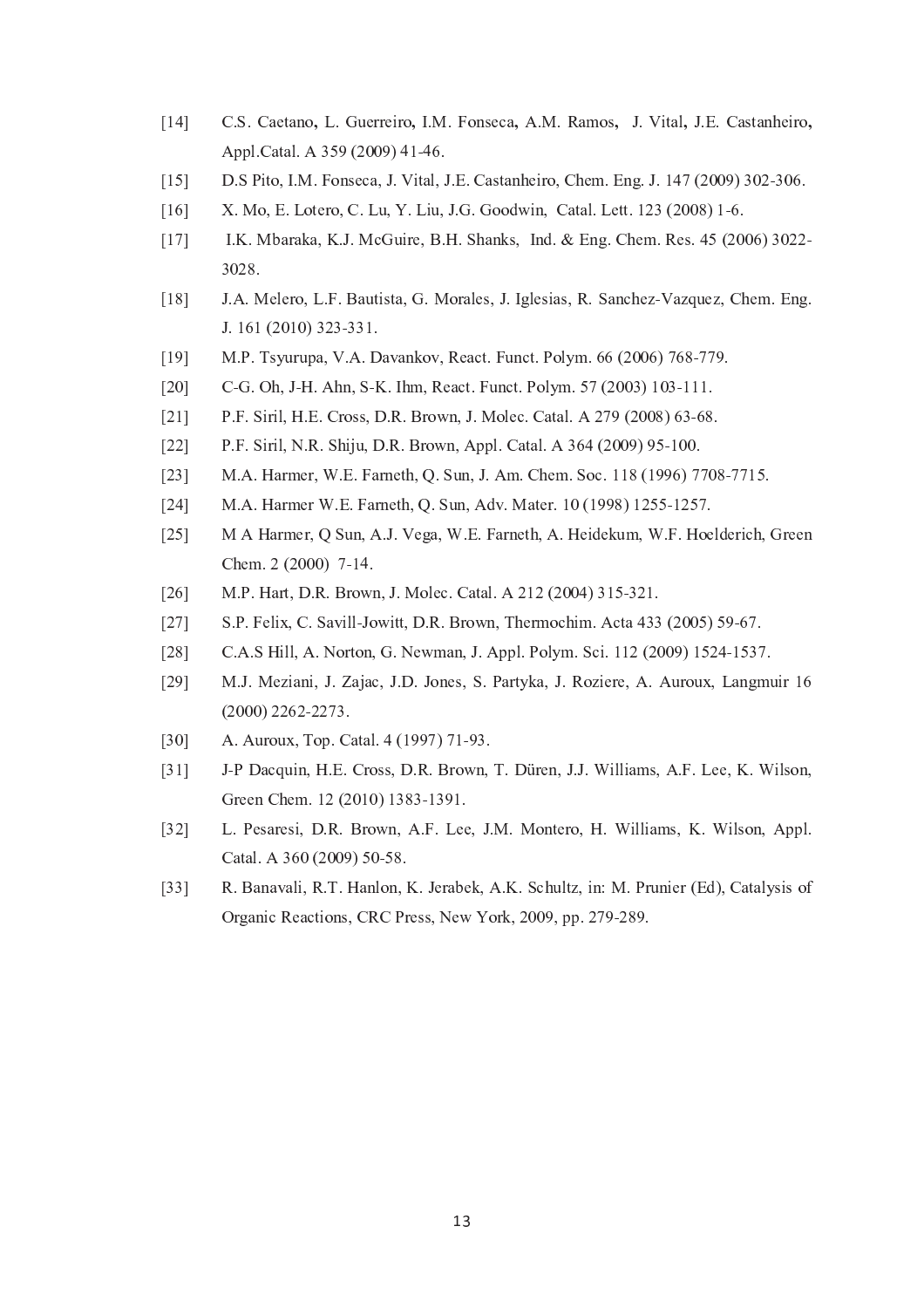## Hypercrosslinked polystyrene sulfonic acid catalysts for the esterification of free fatty acids in biodiesel synthesis

D.R. Brown<sup>a</sup>, E. Andrijanto<sup>b</sup>

<sup>a</sup> Department of Chemical and Biological Sciences, University of Huddersfield, Huddersfield HD1 3DH, UK.  $d.r.brown$ @hud.ac.uk

 $b$  Department of Chemical Engineering, Bandung State Polytechnic, Bandung 40012, Indonesia. andrijanto.2002@gmail.com

### Abstract

New sulfonic acid catalysts supported on hypercrosslinked polystyrene have been studied in the esterification of oleic acid with methanol and in the rearrangement of  $\alpha$ -pinene to camphene and limonenes. The catalysts have been characterised in terms of specific surface areas and porosities, affinities for water and for cylcohexane vapours, and both concentrations and strengths of acid sites by ammonia adsorption microcalorimetry. These catalysts have been compared with conventional macroporous polystyrene sulfonic acids (Amberlysts 15 and 35) and SAC-13, a composite between Nafion, a fluorinated polymer-supported sulfonic acid and silica. The results show that the hypercrosslinked polystyrene sulfonic acids, despite exhibiting relatively low concentrations of acid sites and acid site strengths below those of Amberlysts 15 and 35, are very much more catalytically active than conventional resins in reactions such as the esterification in which high acid site strengths are not required. It is thought that this is due to the highly accessible acid sites throughout the catalyst particles.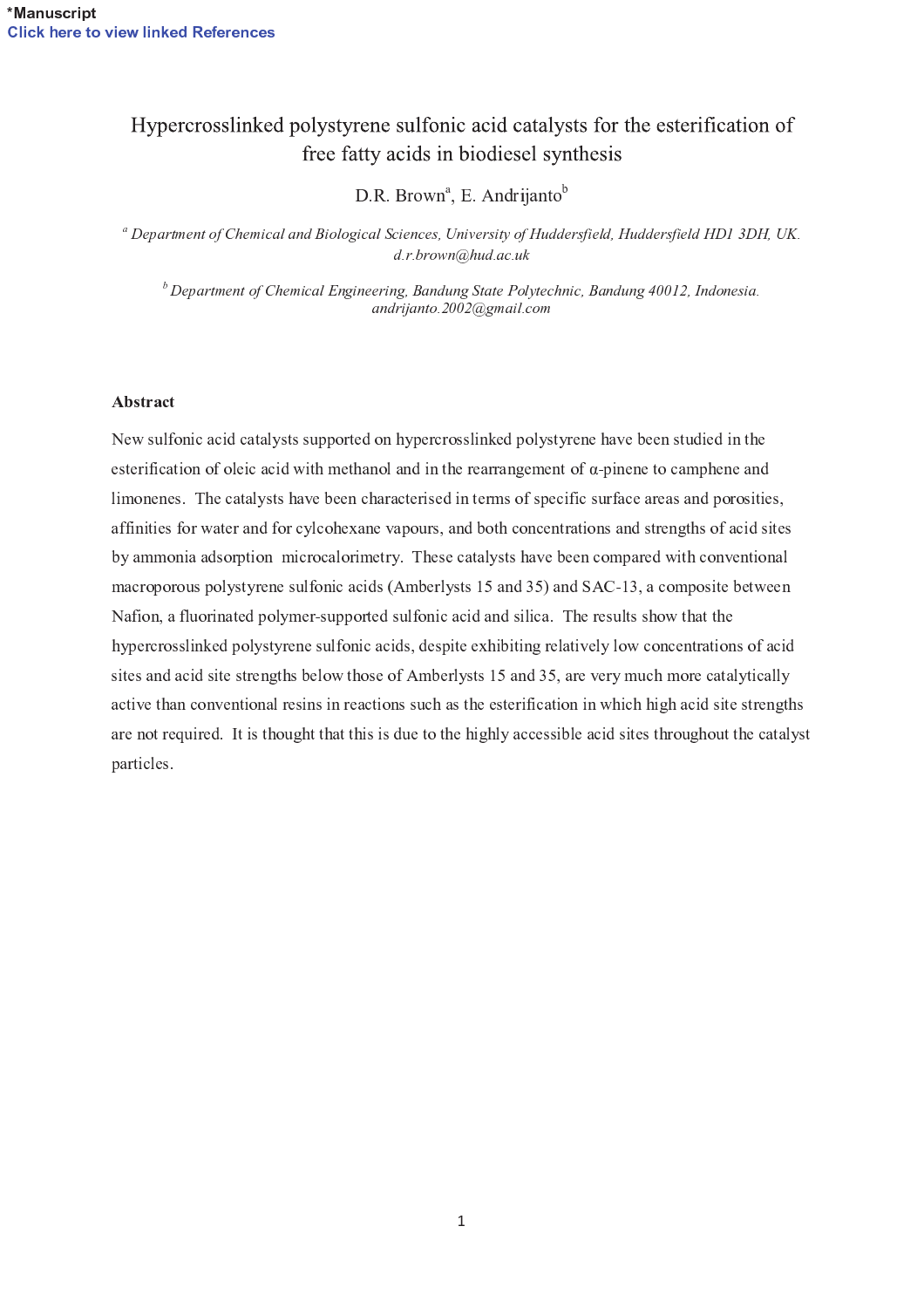#### ®Introduction

Biodiesel is usually produced by the transesterification of vegetable oil with methanol, converting the triglyceride in the oil to the fatty acid methyl ester (FAME), with glycerol as a by-product [1]. The reaction is conventionally carried out using sodium or potassium hydroxide homogeneous catalyst [2]. Problems arise when the raw materials are low grade oils or used cooking oils because the frequently contain relatively high concentrations of free fatty acids (FFA's). These can for intractable soaps with the catalyst, making subsequent separation of the fuel from the glycerol difficult [3.4]. To prevent this, a pre-esterification step with methanol under acid catalysis can be used to convert the FFA to FAME. Currently, sulfuric acid is often used for this step, but its us requires extensive washing to remove the catalyst  $[5]$ . The esterification of FFA, typically oleic acid is a relative facile reaction and it is not unreasonable to assume that a solid acid catalyst could b used, removing the need for the expensive washing step.

Polystyrene-supported sulfonic acid catalysts have been extensively studied in the direct esterificatio of free fatty acids and similar reactions  $[6-12]$ . They are not amongst the strongest solid acids, bu this is of less importance in this reaction than in some others [13]. Most studies of polystyrenct sulfonic acid resins have been based on those with permanent macroporosity such as Amberlysts 15 35 and 36 (sometimes referred to as "macroreticular" resins), although at least one report has shown, surprisingly, that some "gel" resins can exhibit slightly higher activities [6]

Sulfonic acid catalysts on a range of other supports have also been studied, including polyviny alcohol  $[14.15]$  and activated carbon  $[16]$ . Both amorphous and ordered porous silica has bee studied extensively as supports for sulfonic acid but, in all cases, only relatively low concentrations o acid groups on the support surface have been achievable. limiting the catalytic activities of these materials  $[17.18]$ . Overall, the relatively high sulfonic acid loadings on polystyrene sulfonic aci resins combined with their ready availability makes these materials particularly attractive a <sup>2</sup> <sup>Q</sup> ( <sup>2</sup>  ( <sup>2</sup> <sup>C</sup> <sup>2</sup>

Conventional macroporous polystyrene resins rely on polymer cross-linking with divinylbenzene and the incorporation of an inert porogen compound at the polymerisation stage to impart permanen porosity. A variation on this theme is through the so-called "hypercrosslinked" polystyrene resins These materials have been studied, mainly by Davankov [19], for many vears. They are synthesise by carrying out a second crosslinking reaction on polystyrene/divinylbenzene using typicall chlorodimethylether with a suitable Friedel-Crafts catalyst. Small angle X-ray diffraction studie have shown that this results in a three dimensional crosslinked polymer network with dramaticall  $\mathcal{A}$  and the contract of the contract of the contract of the contract of the contract of the contract of the contract of the contract of the contract of the contract of the contract of the contract of the contract of macroporosity, the additional crosslinking results in additional microporosity in a hierarchical por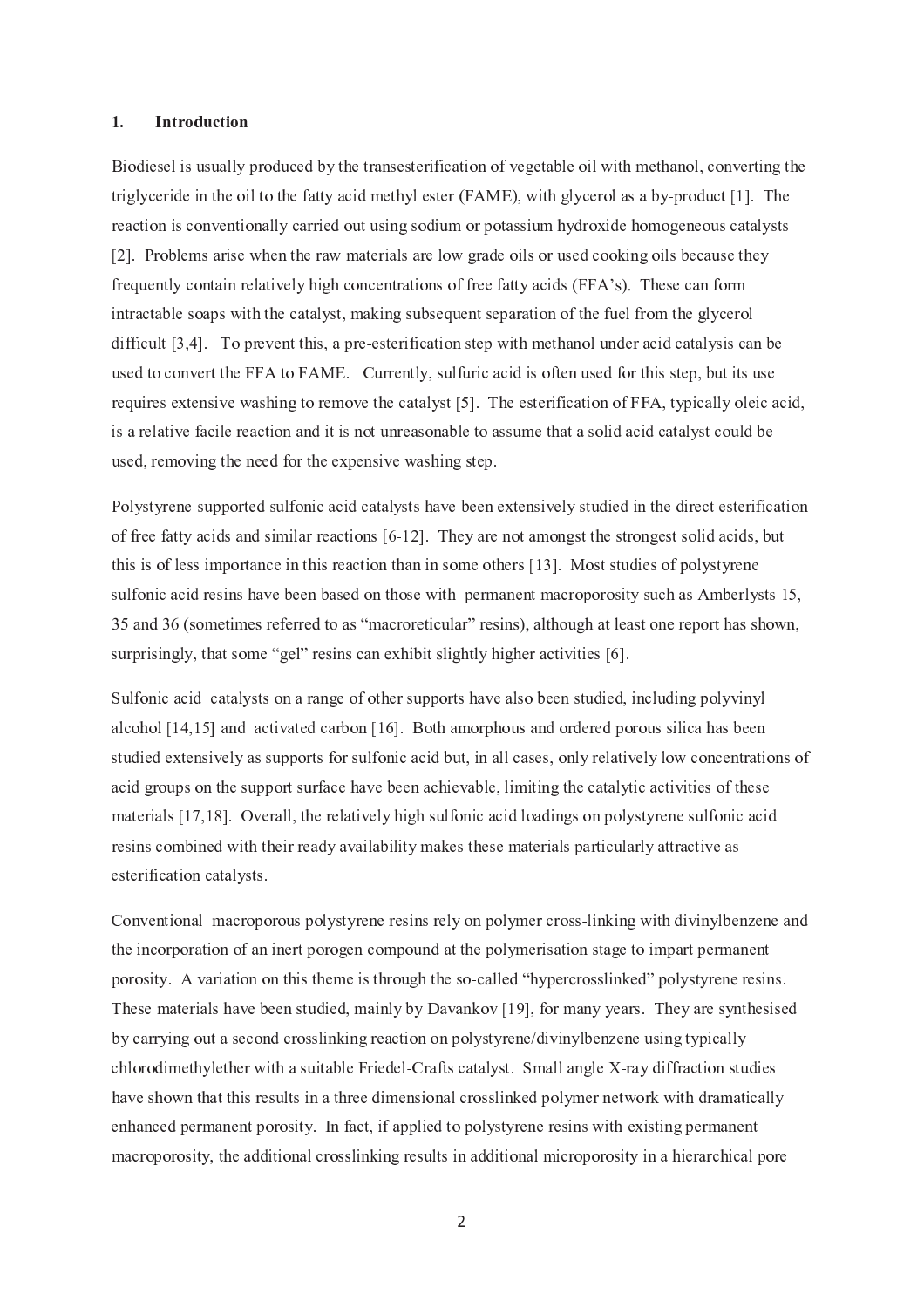structure. These materials exhibit very high surface areas as measured by gas adsorption, of typicall ¸ <sup>¹</sup> <sup>º</sup>

Most of the reported studies have involved the use of these materials as adsorbents [20] and there is relatively little in the literature on their use as catalyst supports. However, they can be functionalise with sulfuric acid, although not to the same extent as conventional polystyrene/divinylbenzene (since functionalisation tends to be restricted to styrene residues not involved in cross linking). In the present work, two examples of sulfonated hypercrosslinked polystyrene have been studied as acicatalysts. These materials,  $D5081$  and  $D5082$ , were made by Purolite International Ltd and are functionalised at the relatively low levels of nominally 1 mmol  $g^+$  and 2 mmol  $g^+$ . For comparison standard sulfonated macroporous polystyrene/divinylbenzene resin. Amberlyst 15, has been used The level of sulfonation is about 4.7 mmol  $g^{\perp}$ , corresponding to approximately one sulfonic acigroup per phenyl group in the resin. Amberlyst 35 is similar except that it has been "over sulfonated" by 10-20%, and this is known to increase the average strength of the supported sulfoni acid groups, through the interaction and activating effects of neighbouring sulfonic acid groups [21] Finally, Nafion SAC-13 has been used. This is a composite material, combining Nafion (sulfonic aci supported on a fluorinated polymer) and a porous silica. This material is known to exhibit relativel I <sup>C</sup> <sup>2</sup>  ( ? <sup>2</sup> " #

Two reactions have been used to compare these catalysts. The first is the esterification of oleic aci J <sup>2</sup> <sup>2</sup> <sup>2</sup> <sup>Q</sup> <sup>2</sup> <sup>C</sup> <sup>2</sup> - ( <sup>7</sup> <sup>2</sup> <sup>2</sup> <sup>I</sup> <sup>Q</sup> <sup>2</sup> <sup>7</sup> <sup>2</sup> <sup>Q</sup> ( <sup>2</sup> <sup>2</sup> <sup>7</sup> <sup>2</sup> <sup>2</sup> necessary with low grade oils for biodiesel. The role of the catalyst is to protonate the methanol but i <sup>2</sup> <sup>2</sup> <sup>2</sup>  ( ( ? <sup>&</sup>lt; <sup>2</sup>  ( ( <sup>2</sup> ( <sup>2</sup> <sup>I</sup> <sup>2</sup> <sup>J</sup> <sup>2</sup> <sup>2</sup> <sup>Q</sup> <sup>2</sup> <sup>Q</sup> ( <sup>2</sup> <sup>2</sup> occur rather than dehydration of the methanol to form dimethylether

The second reaction is the acid-catalysed rearrangement of  $\alpha$ -pinene to camphene and limonene (Scheme 1b). The driving force for this reaction is the alleviation of strain in the four-membered rin of α-pinene. This reaction is generally regarded as requiring relatively strong acid sites for effective catalysis [26]. It involves a non-polar reactant, and therefore places quite different requirements o ( <sup>2</sup> <sup>C</sup> <sup>2</sup> <sup>2</sup> <sup>Q</sup> <sup>2</sup> (  <sup>7</sup> <sup>2</sup> <sup>&</sup>lt; <sup>2</sup> <sup>J</sup> <sup>2</sup> ( <sup>2</sup>  ? (  <sup>7</sup> ? <sup>2</sup> <sup>2</sup> <sup>2</sup> <sup>Q</sup> ( <sup>2</sup>  ( <sup>2</sup> which is carried out in an excess of methanol

 $\sim$   $\sim$   $\sim$   $\sim$ 

#### $2.$ Experimental

### – – – – –

 $D5082$  and  $D5081$  are sulfonated hypercrosslinked polystyrene resins and were supplied in bead for by Purolite Ltd. Amberlyst-15 and Amberlyst-35 were supplied by Rohm and Haas Ltd. In tw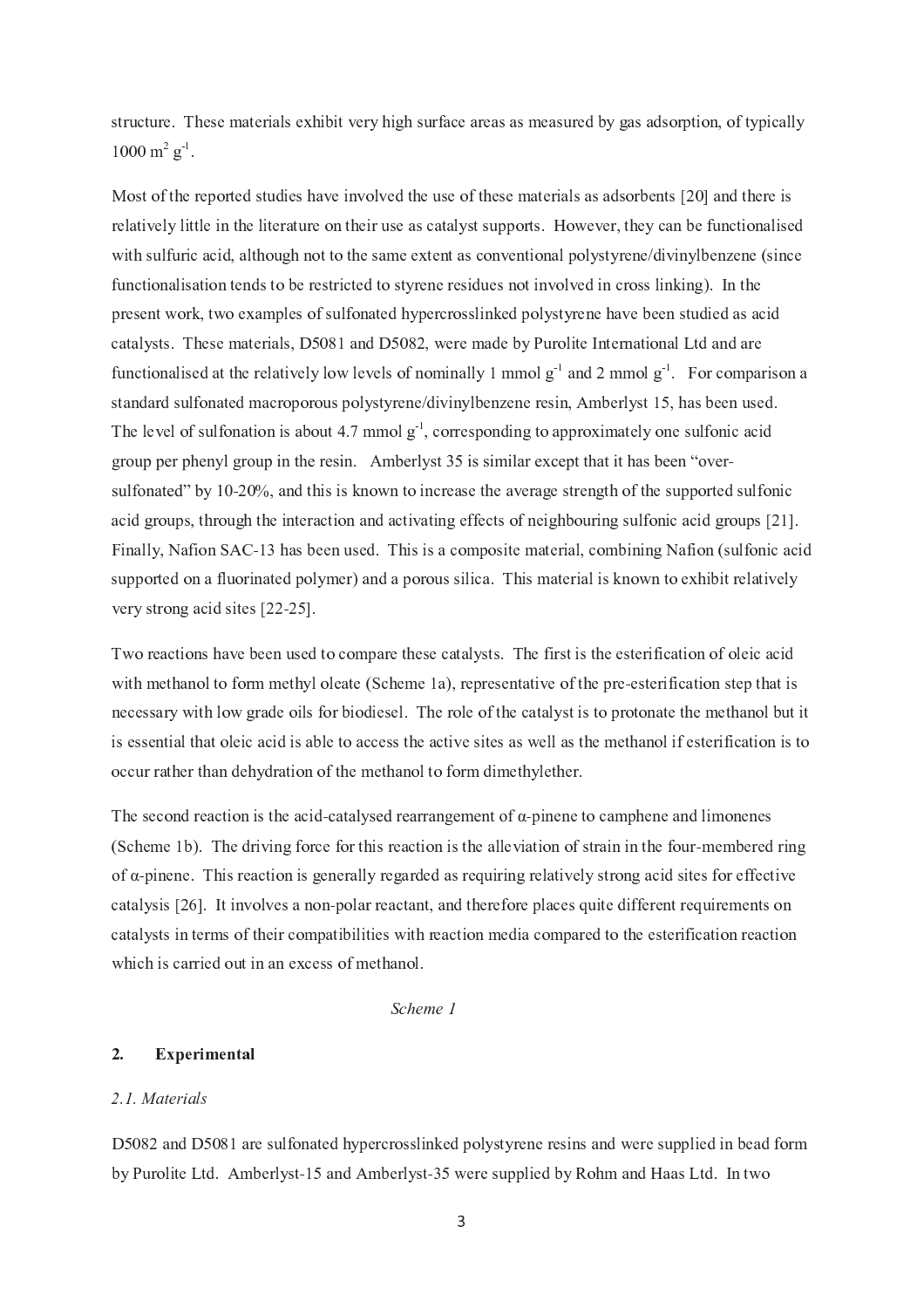cases, the resins were also used as powders. To prepare powder samples the beads were cooled in liquid nitrogen and, while still cold, ground with a pestle and mortar. The fractions of particle size below 125 µm were used for catalytic testing. Nafion SAC-13 was obtained from Aldrich and is described as containing 13% w/w Nafion [23]. Oleic acid and methanol were obtained from Fluka and  $\alpha$ -pinene from Aldrich.

### 2.2. Catalyst characterisation

Nitrogen adsorption experiments were conducted using a Micrometrics ASAP 2020. Adsorption and desorption isotherms were recorded at 77 K after degassing at 80 °C. Surface areas were calculated from the adsorption isotherms using the BET method. Desorption isotherms were used to calculate pore volumes and mean pore diameters using the BJH method.

The surface morphology of the resins was investigated using a JEOL JSM 6600 scanning electron microscope. The images were taken with 20 mA emission current and 12 kV accelerator voltage. The resins were secured on brass stubs with carbon conductive tape, and coated with gold.

Catalyst acidity was characterised by ammonia adsorption calorimetry, under flow conditions, using a system based on a flow-through Setaram 111 differential scanning calorimeter and an automated gas flow and switching system, with a mass spectrometer (Hiden HPR20) connected via a heated capillary (at 175 °C) for down-stream gas flow detection [27]. Resin catalysts were used in as-supplied bead form. SAC-13 was used as a powder.

In a typical experiment the sample ( $\sim$ 50 mg) was activated under dry nitrogen (5 ml min<sup>-1</sup>) for one hour at 100 °C. Small pulses (typically 1 ml) of the probe gas (1% ammonia in nitrogen) were then injected into the carrier gas stream from a gas sampling valve at the same temperature, monitoring the concentration of ammonia (using  $m/z - 15$ ) downstream of the sample. An important feature of the flow calorimetric technique is that net heat measurements relate only to ammonia bound irreversibly to the samples. Reversibly (weakly) bound ammonia desorbs immediately the gas flow reverts to the carrier gas. The net amount of ammonia irreversibly adsorbed from each pulse was determined by comparing the mass spectrometer signals with a signal recorded during a control experiment through an empty sample tube. The molar enthalpy of ammonia adsorption  $(\Delta H^{\circ}_{ads})$  was calculated for each pulse. Data is plotted as a profile of  $\Delta H^{\circ}_{ads}(NH_3)$  vs. amount of ammonia irreversibly adsorbed.

The concentration of acid sites on each of the catalysts was determined by aqueous titration with 0.10 or 0.010 mol dm<sup>-3</sup> NaOH solution following exchange with sodium ions from a 2.0 mol dm<sup>-3</sup> sodium chloride solution.

Cyclohexane and water vapour adsorption isotherms were measured on the two hypercrosslinked resins and the two Amberlyst resins, all in bead form, and the SAC-13 in it's as-supplied form, using a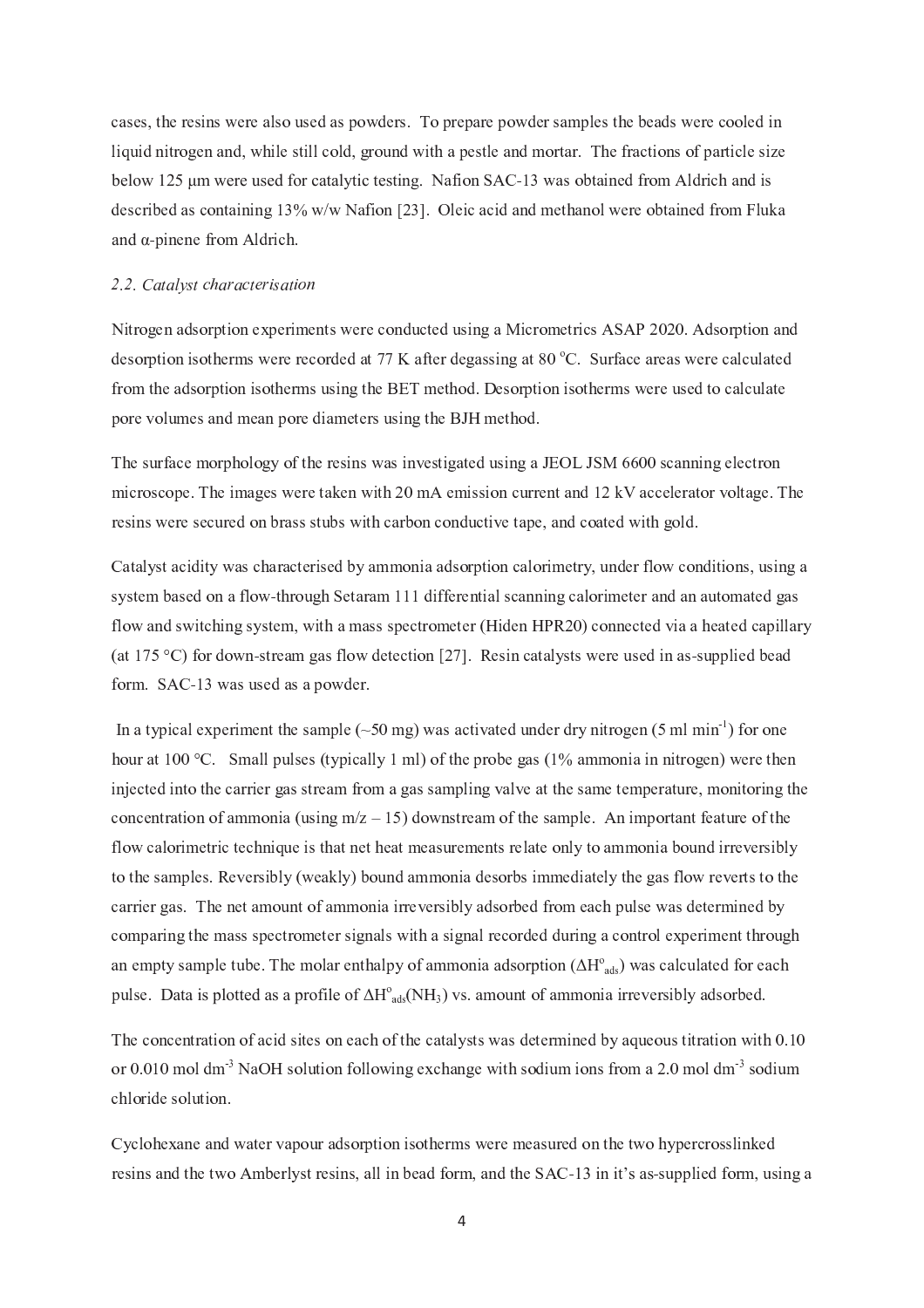Surface Measurement Systems Dynamic Vapor Sorption apparatus (Advantage™), using a method described by Hill *et al.* [28]. Adsorption isotherms were recorded at 25  $^{\circ}$ C, following activation of the catalysts at 100 °C.

### 2.3. Catalyst testing

Catalytic activity measurements were conducted in a 50 ml batch reactor equipped with a reflux condenser and magnetic stirrer. Stirrer speeds were set to ensure that reaction rates were not under mass transfer control. For the esterification reaction 4.0 g oleic acid and 20 g methanol were heated to the reaction temperature of 65 °C. Catalyst (0.20 g) was activated at 80 °C for one hour and then added to the reactant mixture. Aliquots were taken before addition of the catalyst and during the reaction. The FFA content was measured using a standard titration method with aqueous 0.25 M NaOH solution and phenolphthalein indicator, adding anhydrous ethanol to ensure miscibility (AOCS official method Cd 3d-63).

For the isomerisation of  $\alpha$ -pinene 10.0 g  $\alpha$ -pinene was charged to the reactor and heated to the reaction temperature of 120 °C [26]. Catalyst (0.20 g) was activated at 120 °C for one hour and then added to the reactant. Small aliquots were withdrawn periodically and analysed by GC using a 25 m BPI column at 2 ml min<sup>-1</sup> helium flow. The oven temperature was held at 60 °C for 15 min and then increased at 20  $^{\circ}$ C min<sup>-1</sup>. The reaction was monitored in terms of the conversion of  $\alpha$ -pinene, using ndecane as internal standard.

#### $3.$ **Results**

### 3.1. Catalyst characterization

Table 1 shows specific surface areas and pore volumes of the catalysts. The surface areas of the hypercrosslinked resins are very much higher than those of the simple macroporous resins. As mentioned above, the surface areas of the hypercrosslinked polymer before sulfonation, as measured by nitrogen adsorption, are even higher, approaching 1000  $m^2 g^{-1}$ . It is worth saying, however, that the idea of a conventional surface in an open polymer network of this type requires careful interpretation, and the link between the amount of nitrogen that can be adsorbed and a meaningful surface area is not as obvious as it might be [19]. Notwithstanding this reservation, the pore volumes and the mean pore diameters of the hypercrosslinked resins by nitrogen adsorption/desorption are similar to those of the Amberlyst resins. However, the pore size distributions for the hypercrosslinked resins, although not shown, are typically very different. They are usually bimodal, with one maximum in the macropore range and a second in the micropore range arising from the additional cross-linking  $[19,20]$ .

5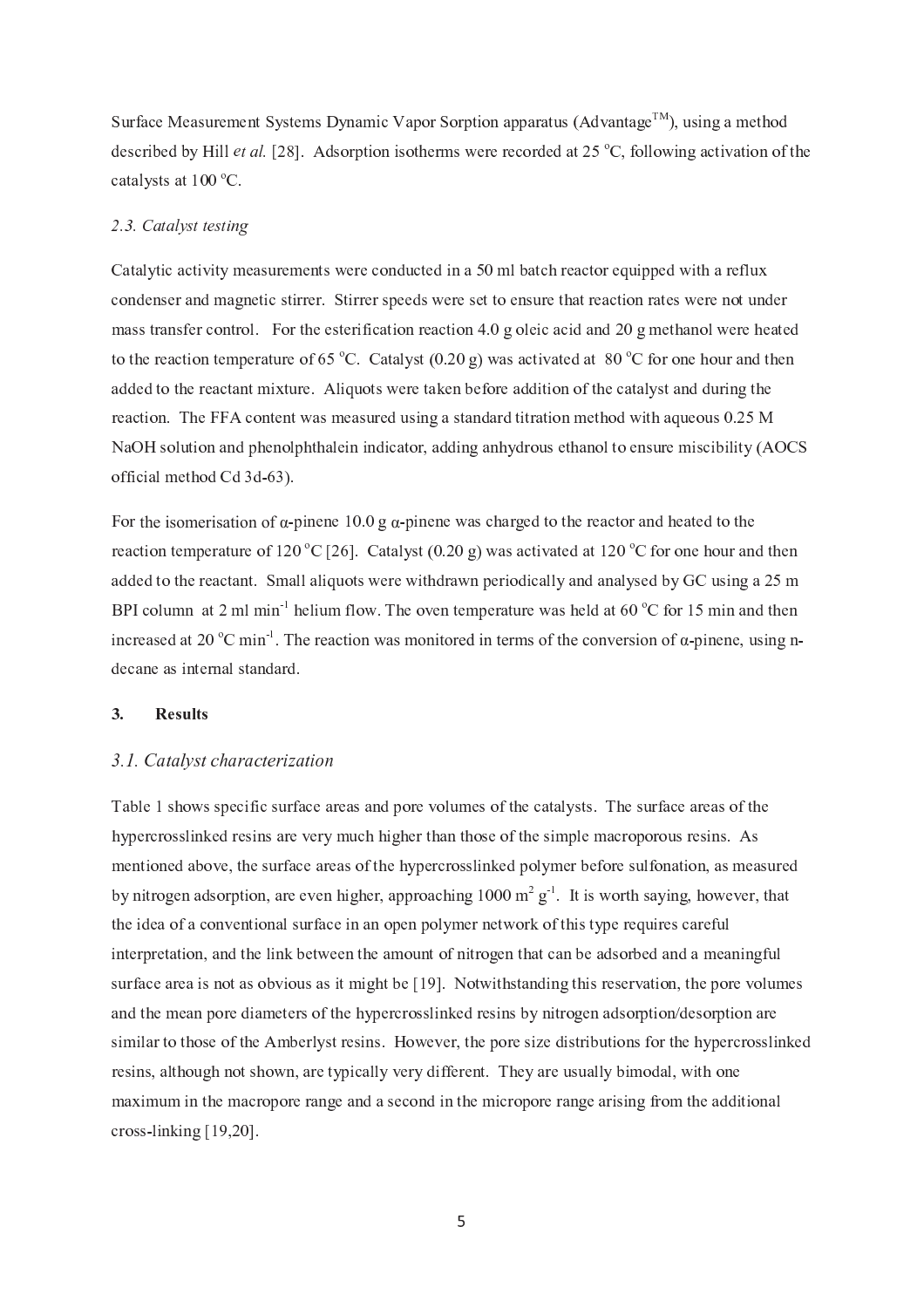The SEM images of cross-sectioned beads of Amberlyst 15 and of D5082 in Figure 1 illustrate the different surface textures of the conventional macroporous and the hypercrosslinked polystyrene resins. Even on the scale of the micrographs, some pores can be seen on the surface of the hypercrosslinked resin where none is visible on the conventional macroporous resin. This supports the notion of a much broader pore size distribution in the hypercrosslinked material, although it is somewhat surprising to see pores of quite such large diameters (100-300 nm) when conventional macroporous resins exhibit a relatively narrow distribution of pore size centred around 30-40 nm diameter.

The relative concentrations of acid sites on each of the catalysts are also shown, as measured by aqueous titration and by ammonia adsorption. The latter data is referred to later (section 3.4). There is broad agreement between concentrations determined in the two ways and the values are all close to the sulfonic acid concentrations quoted by the manufacturers. The acid concentrations vary from 5.40 mmol  $g^{-1}$  for the over-sulfonated Amberlyst 35 down to 0.15 mmol  $g^{-1}$  for the SAC-13 composite material, in line with the known acid site concentration on pure Nafion of 0.89 mmol  $g<sup>-1</sup>$ and the Nafion loading in the composite of 13  $\%$  w/w [23]. These differences in acid site density have to be taken into account when considering catalytic activities which have initially been compared based on the weight of catalysts.

### 3.2. Catalyst testing

Figure 2 shows the rate plots for the two test reactions with the five catalysts. Initial turnover frequencies (TOF's) are given in the adjacent tables. These are based on the concentrations of active sites determined by aqueous titration. The important point to note is that the order of the catalysts in terms of activity is reversed in the two reactions. In the more demanding  $\alpha$ -pinene reaction the two Amberlyst resins with relatively high concentrations of acid sites are the most active, with the oversulfonated Amberlyst 35 more active than Amberlyst 15. The two hypercrosslinked materials are very much less active and show lower turnover frequencies. The catalyst with the highest turnover frequency is SAC-13, with a value six times higher than any of the others.

In the more facile esterification reaction, the highest activities are exhibited by the hypercrosslinked materials and, in terms of turnover frequencies, these show very much higher activities than the macroporous Amberlyst resins. D5081, with a lower concentration of acid sites, is the more active of the two. In this reaction even SAC-13 shows a turnover frequency only slightly higher than that of this hypercrosslinked resin.

In Figure 3 the effect of reducing the particle size of the resin catalysts on their activities in the esterification reaction is shown for hypercrosslinked D5081 and for macroporous Amberlyst 15, through comparisons between bead and powder forms of the catalysts. No dependence on particle

6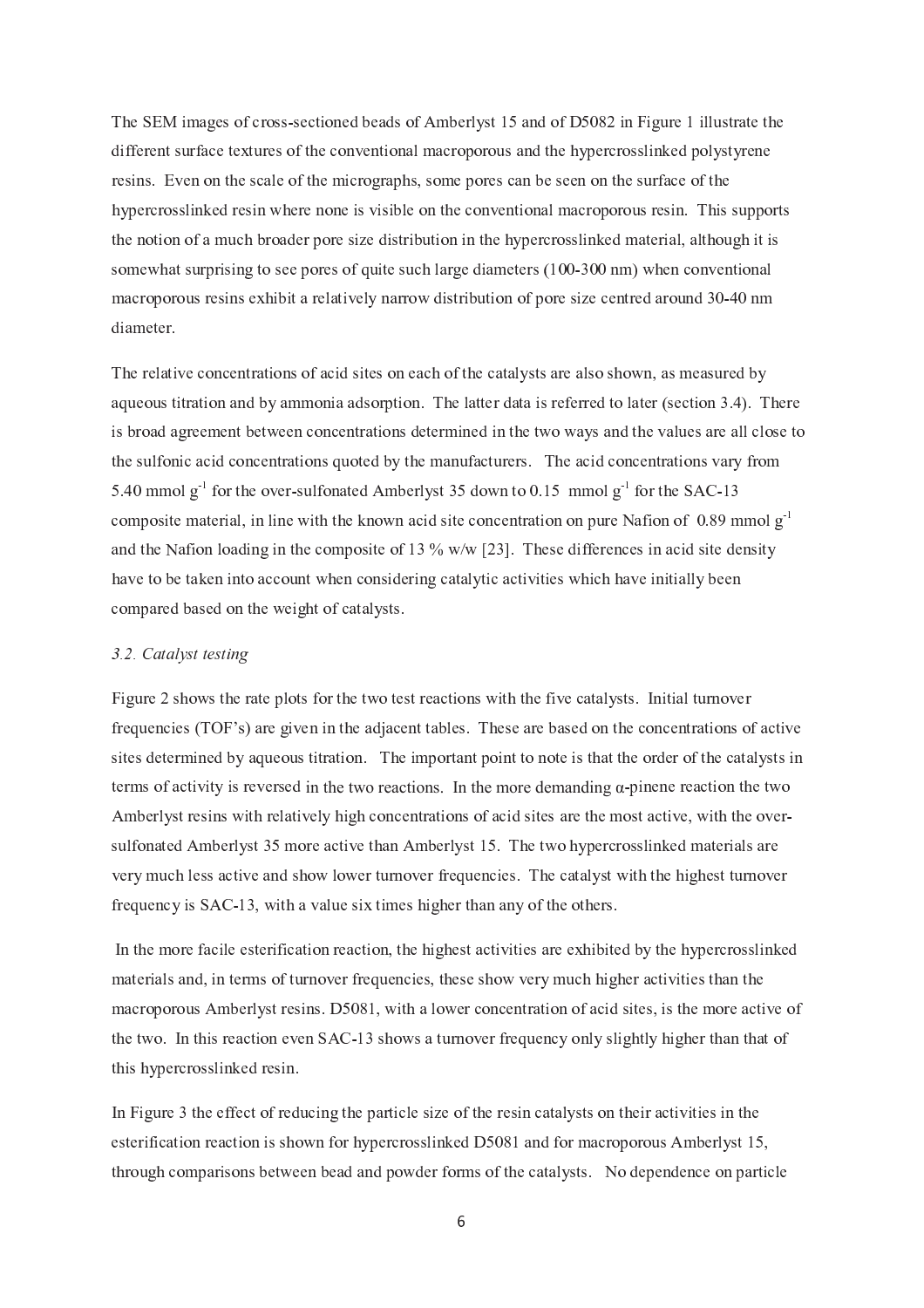size is seen for the hypercrosslinked resin, confirming the absence of reaction rate diffusion control, but a significant increase in rate is seen when the Amberlyst resin is used in powder form. This has been observed before for conventional macroporous resins. It is worth saying however that in bead form their catalytic properties are not generally found to be consistent with a diffusion controlled reaction rate, and this is thought to be because catalysis is dominated by acid sites close to the surface of the resins and, even though in bead form only a fraction of the sites are easily accessible in this way, the kinetics of reaction at this limited number of sites is not diffusion limited [13].

### 3.3. Vapour sorption

Figure 4 shows the adsorption isotherms for cyclohexane and for water vapours for the catalysts. Water uptake is generally higher than cyclohexane uptake, not surprisingly given the presence of hydrophilic sulfonate groups on all catalysts. But the important feature of this data is that the order of catalysts in terms of their adsorption capacities is reversed for the two solvent vapours. There is a broad correlation between the level of sulfonation and water uptake, and an inverse relationship with cylcohexane uptake suggesting, as expected, that the hydrophilicity/hydrophobicity of these resins is directly dependent on the degree of sulfonation.

### 3.4. Ammonia adsorption calorimetry

Figure 5 shows the molar enthalpy of ammonia adsorption plotted against the amount of adsorbed ammonia for all the catalysts. On the assumption that ammonia adsorbs stoichiometrically on acid sites and that only sites that adsorb with enthalpies greater than 80 kJ mol<sup>-1</sup> are significantly acidic [29,30] the concentrations of acid sites can be determined. These values appear in Table 1 and can be compared with the acid site concentrations determined by aqueous titration. The values determined by the two methods are similar for the two Amberlyst resins and for Nafion SAC-13, justifying this assumption and confirming that if a Bronsted acid site is able to exchange with sodium ions from aqueous solution (as in the NaOH titration method), it is also accessible to ammonia adsorbed on a dry catalyst from the gas phase. This is not entirely expected for the macroporous Amberlyst 15 and 35 resins, for which most of the acid groups must be within the polymer matrix and not on the immediate surface. Evidently ammonia is able to diffuse into the polymer matrix, even in its anhydrous state, to react with all the acid sites. This is significant in reviewing these macroporous resins as catalysts in terms of the facility with which other reactant compounds might diffuse to acid sites within the polymer.

It is surprising that the acid site concentrations determined by ammonia adsorption for the two hypercrosslinked resins are, in contrast, significantly lower than the concentrations determined by aqueous titration, especially in view of the enhanced acid site accessibilities in these resins discussed later. It would have been reasonable to expect that ammonia could react with all acid sites. Indeed, it

 $\overline{7}$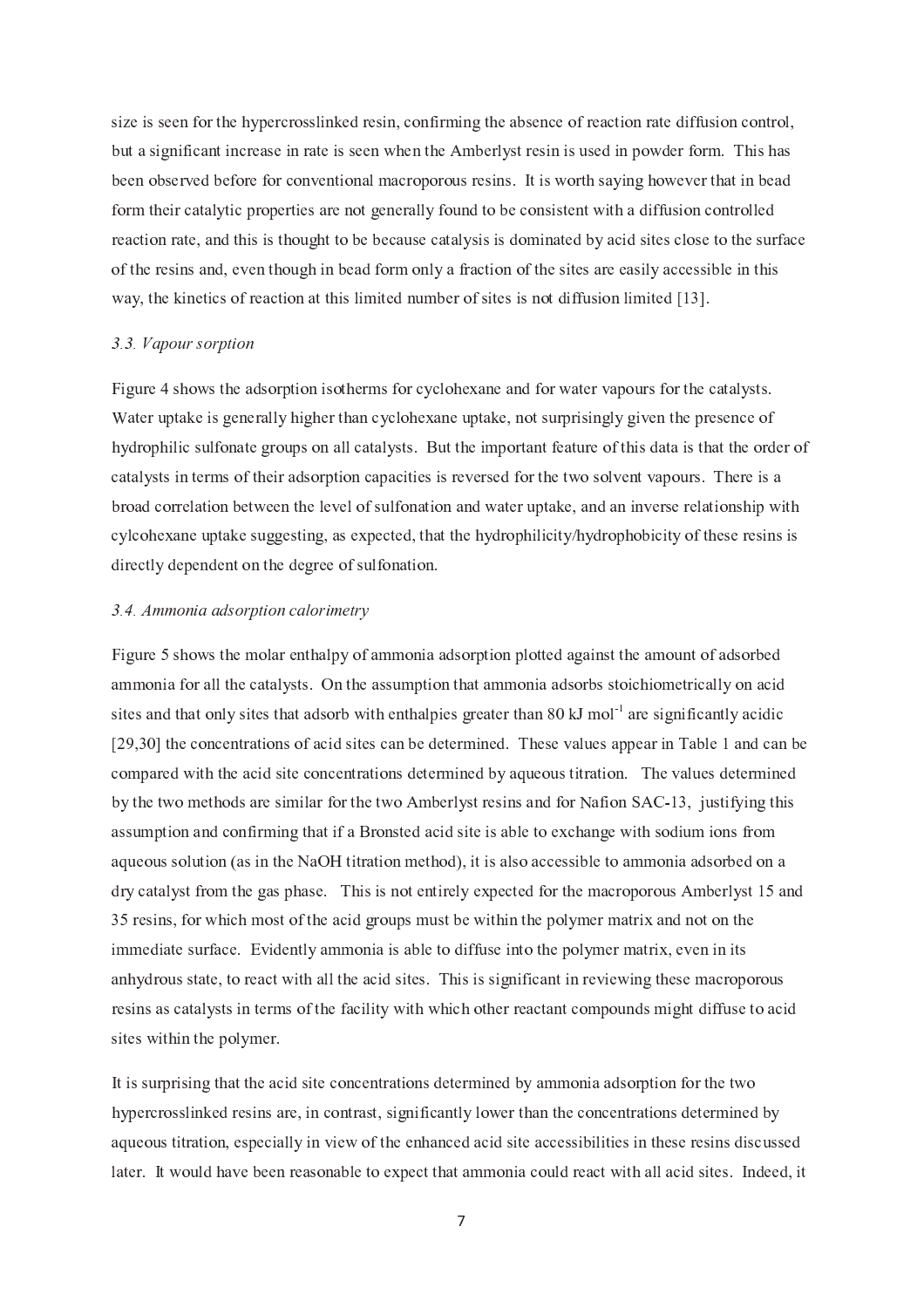seems highly unlikely that reaction between acid sites and ammonia would be restricted in any way. A rather speculative explanation for these apparently low acid site concentrations for D5081 and D5082 is that some of the acid sites in these resins may be weaker than expected and, although they react with ammonia, the enthalpies of reaction fall below the 80 kJ mol<sup>-1</sup> cut-off that we have used to define acid sites.

In terms of acid strength, it is assumed that the differential enthalpy of adsorption is a measure of acid site strength and that the profile of this value plotted against the amount of ammonia adsorbed is related to the acid site strength distribution for the catalyst. On this basis, Amberlyst 35 exhibits significantly stronger acid sites than Amberlyst 15. This has been observed before and has been put down to close-neighbour sulfonic acid groups activating each other to a greater extent on the oversulfonated resin than on the stoichiomerically sulfonated material. This results in enhanced activity for Amberlyst 35 in reactions requiring strong acid sites for catalysis. In contrast, the hypercrosslinked polystyrene sulfonic acid resins exhibit significantly weaker acid sites than the two Amberlyst resins, with D5081 showing weaker sites than D5082. This is consistent with the relatively large separations between acid groups in the hypercrosslinked resins and reduced interactions between neighbouring sulfonic acid groups. Similar observations have been made for sulfonic acids on other supports at high and low loadings [31]. The Nafion composite material exhibits a relatively low concentration of acid sites, as expected, but they are significantly stronger than those of the other catalysts, as a consequence of the electron withdrawing properties of the fluorinated polymer support.

#### $\overline{4}$ . **Discussion**

Comparing catalytic activities as turnover frequencies with acidity data shows that there is a broad correlation between activity and acid site strength for the  $\alpha$ -pinene reaction, with the significantly stronger acid sites on Nafion resulting in dramatically higher activity than for any of the other catalysts. The two Amberlyst catalysts show similar activities in line with their intermediate acid strengths, and the sulfonated hypercrosslinked resins show the lowest turnover frequencies and the weakest acid sites.

It appears that the strength of acid sites is a major factor in controlling activity in this reaction. The other factor that might have been expected to be important is the hydrophobicity of the catalyst, since  $\alpha$ -pinene is a completely non-polar hydrocarbon. But, on the basis that cylcohexane vapour adsorption is an indicator of hydrophobicity, it is clear that this is a less important factor than catalyst acid strength; indeed, the most active catalysts are the least hydrophobic.

For the esterification reaction the order is very different. Nation SAC-13 again exhibits the highest turnover frequency, but only just. The surprising observation is that the hypercrosslinked resin catalysts are almost as active, with D5081 with the lower level of sulfonation showing the higher

8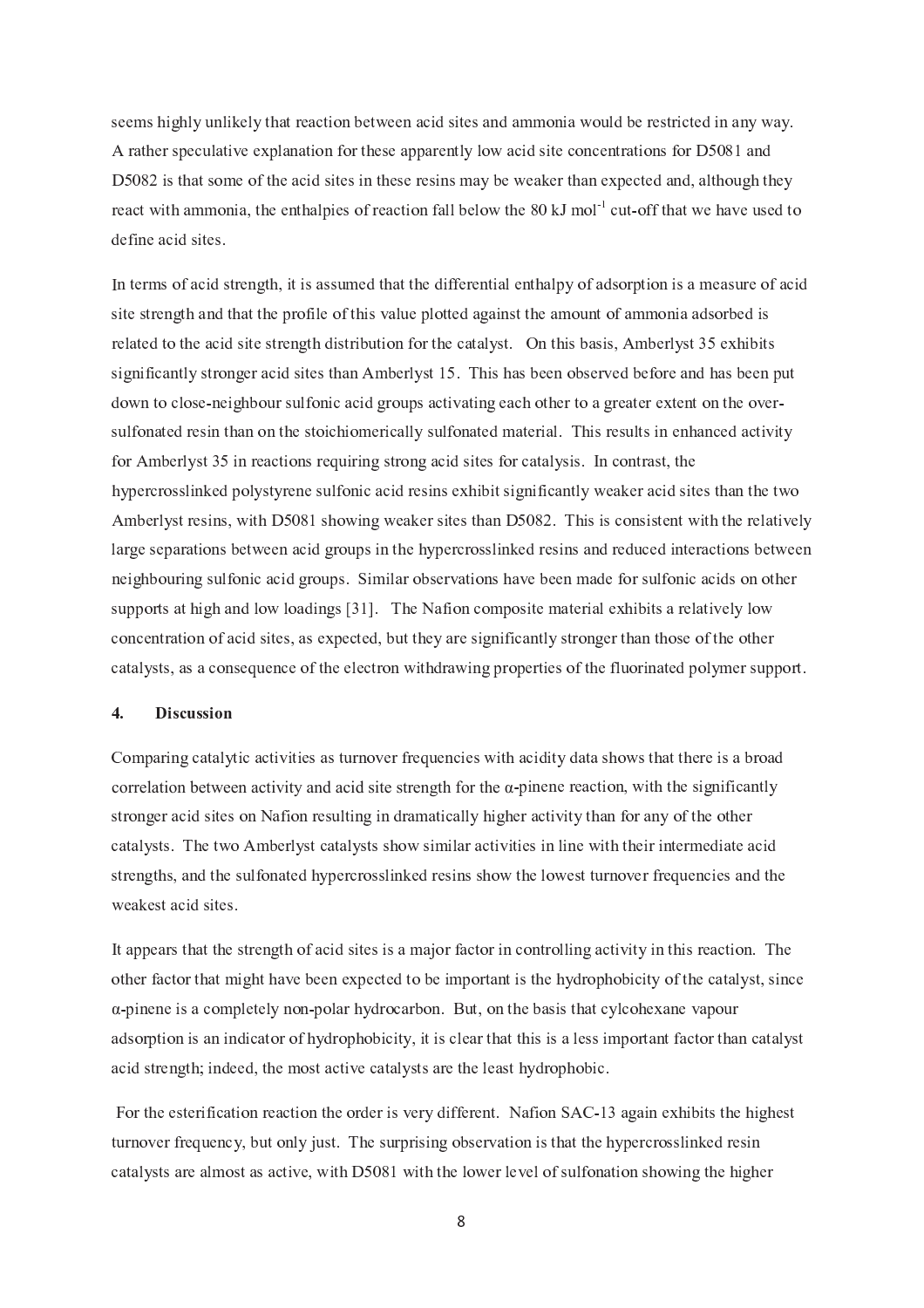activity of this pair. The turnover frequencies for the hypercrosslinked catalysts are dramatically higher than those for the macroporous Amberlysts 15 and 35 and, even based on catalyst weight, D5081 and D5082 are much more active than the Amberlysts. There is no correlation between activity of the catalysts and their acid site strengths. The catalyst with the weakest acid sites shows the second highest activity, only slightly lower than that of SAC-13. It is striking that the turnover frequency for D5081 in this reaction is comparable with those of a series of cesium-exchanged silicotungstic heteropolyacids acid catalysts studied earlier for the esterification of palmitic acid [32]. These heteropolyacids are regarded as relatively strong solid acids but with relatively low concentrations of acid sites compared to the catalysts studied in this work.

The reaction is carried out in excess methanol and the catalytic step is the protonation of methanol, so it would not be unreasonable to expect a correlation between activity in the esterification reaction and catalyst hydrophilicity. However, based on the data in Figure 4b, there is no apparent relationship between these two. Furthermore, the pronounced particle size dependence of esterification activity for Amberlyst 15, one of the two most hydrophilic resins, suggests that the accessibility of its catalytic sites to methanol is not as might be expected from its affinity for water. Evidently Amberlyst 15 is not sufficiently hydrophilic to render all acid sites accessible to methanol, in bead form at least. In contrast, the activity of the most hydrophobic resin, hypercrosslinked D5081, shows no dependence on particle size, suggesting that, even in bead form, all the acid sites on this resin are accessible to methanol. Evidently the hypercrosslinked structure of D5081 (and D5082) results in significantly better accessibility for reactant molecules to sulfonic acid groups than exists in conventional sulfonated macroporous polystyrene (Amberlyst 15 and 35).

It appears that only a fraction of the sulfonic acid groups in Amberlyst resins are readily accessible to methanol, even when fully solvated. This fraction is increased when the material is used in powder rather than in bead form. Now, the initial esterification reaction rates in the presence of Amberlyst 15 in bead and in powder form can be estimated from Figure 3b and, roughly, the powder seems to be about ten times more active than the bead form. If this is the case then it means that ten times more acid sites are accessible in the powder form. It follows that a maximum of 10% of the acid sites on Amberlyst 15 are accessible to methanol when in bead form. Amberlyst 15 contains a total of 4.7 mmol  $g<sup>-1</sup>$  acid sites so this means that catalysis relies on a sulfonic acid concentration of, at most, only 0.47 mmol  $g<sup>1</sup>$  when used in bead form. The behaviour of the hypercrosslinked polystyrene catalyst contrasts with this. If, as seems the case from the absence of any particle size dependence of the activity, all the acid sites are accessible, then it is obvious why the activity of these resins is higher than the Amberlysts, at least in reactions where the strength of acid sites is not a crucial factor. It is simply down to the accessibilities of all acid sites to reactant compounds, even when the catalyst is used in bead form.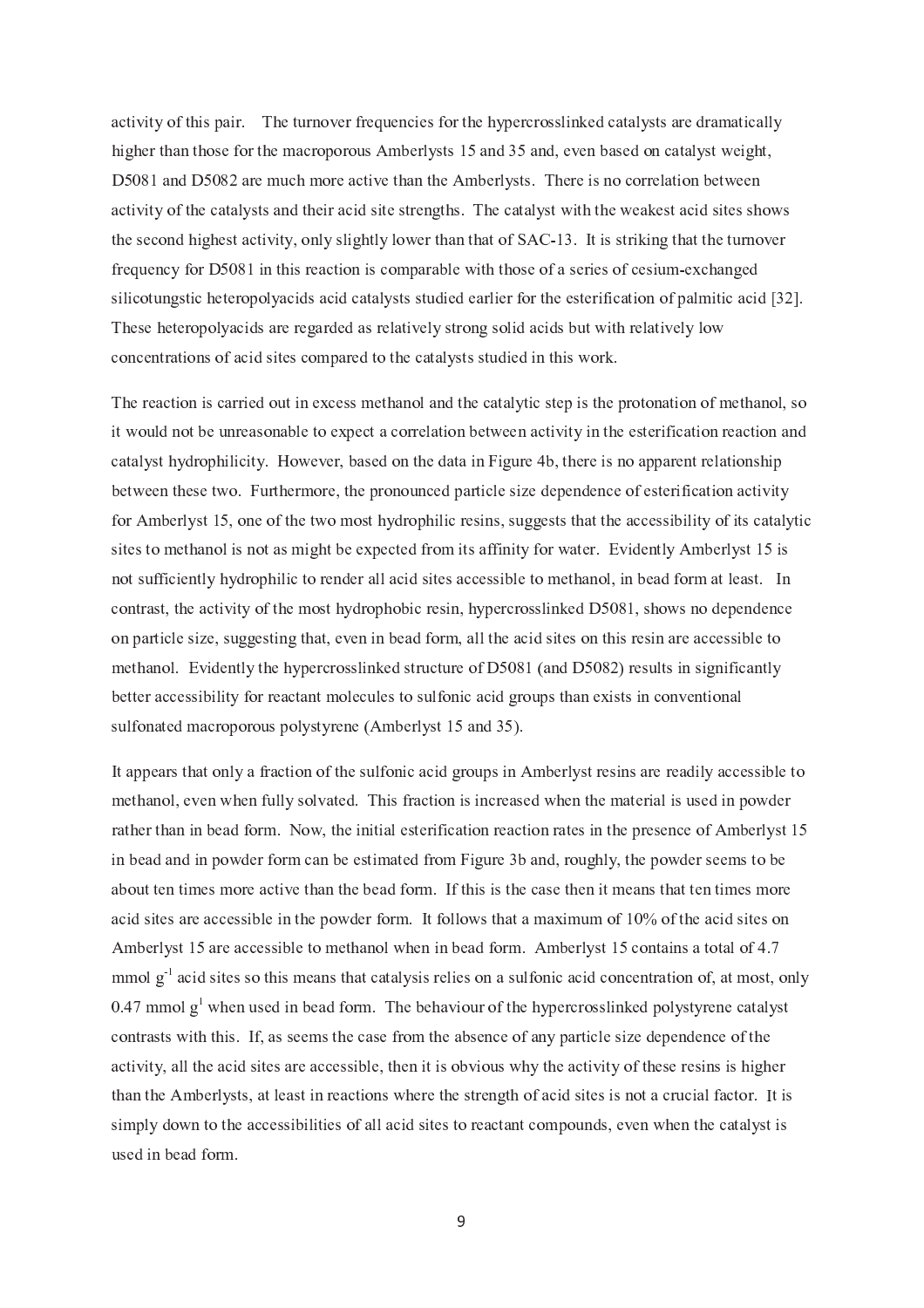A comparison between the two hypercrosslinked catalysts shows D5081 to exhibit a very much higher turnover frequency than D5082 in the esterification reaction, but a lower value in the  $\alpha$ -pinene rearrangement. The TOF's in the  $\alpha$ -pinene broadly correlate with the strengths of the acid sites as mentioned above. But in the esterification reaction, the much higher TOF for D5081 could be linked to the higher specific surface area of this catalyst, which is almost twice that of D5082. Based on these two materials, it appears that progressive functionalisation reduces the available surface area. This may be a result of acid groups, or solvated acid groups, blocking some of the network of micropores in the hypercrosslinked structure but, whatever the reason, it clearly points to the need for a careful balance between surface area and sulfonic acid loading if optimum catalytic activity is to be achieved. The data for the two test reactions used here suggests that optimum loadings differ depending on the reaction to be catalysed and the reaction medium in which the catalyst is to be used.

#### $5.$ Conclusion

Acid site accessibilies in sulfonated hypercrosslinked polystyrene resins appear to be significantly higher than for conventional polystyrene/divinylbenzene sulfonic acids, and facile diffusion to these sites is possible even for large reactant molecules such as oleic acid. The level to which these hypercrosslinked polymer supports can be functionalised with sulfonic acid is lower than for conventional cross-linked polystyrene, and the acid strengths are lower than those of typical conventional sulfonated polystyrene. But in acid-catalysed reactions where very high acid strengths are not required, the advantages of excellent acid site accessibility can result in higher activity than other typical solid acid catalysts. The high activity exhibited by these catalysts towards oleic acid esterification points to their possible use in many reactions, including the pre-treatment step in the synthesis of biodiesel from low grade oils with high free fatty acid contents.

#### 6. Acknowledgements

Funding for EA has been provided by the Directorate of Higher Education (DIKTI), Indonesia. The help over many years of Dr Jim Dale of Purolite International, who passed away early in 2011, is most gratefully acknowledged.

#### $\overline{7}$ . **References**

- J.A. Melero, J. Iglesias, G. Morales, Green Chem. 11 (2009) 1285-1308.  $\lceil 1 \rceil$
- F. Ma, M.A. Hanna, Bioresource Technol. 70 (1999) 1-15.  $\lceil 2 \rceil$
- Y. Wang, S. Ou, P Liu, F. Xue, S. Tang, J. Molec. Catal. A 252 (2006) 107-112.  $[3]$
- M. Canakci, J. Van Gerpen, Trans. Am. Soc. Agric. Eng. 44 (2001) 1429-1436.  $\lceil 4 \rceil$
- Y. Zhang, M.A.Dube, D.D. McLean, M. Kates, J. Bio. Tech. 89 (2003) 1-16.  $\lceil 5 \rceil$
- B.M.E. Russbuelt, W.F. Hoelderich, Appl. Catal. A 362 (2009) 47-57.  $[6]$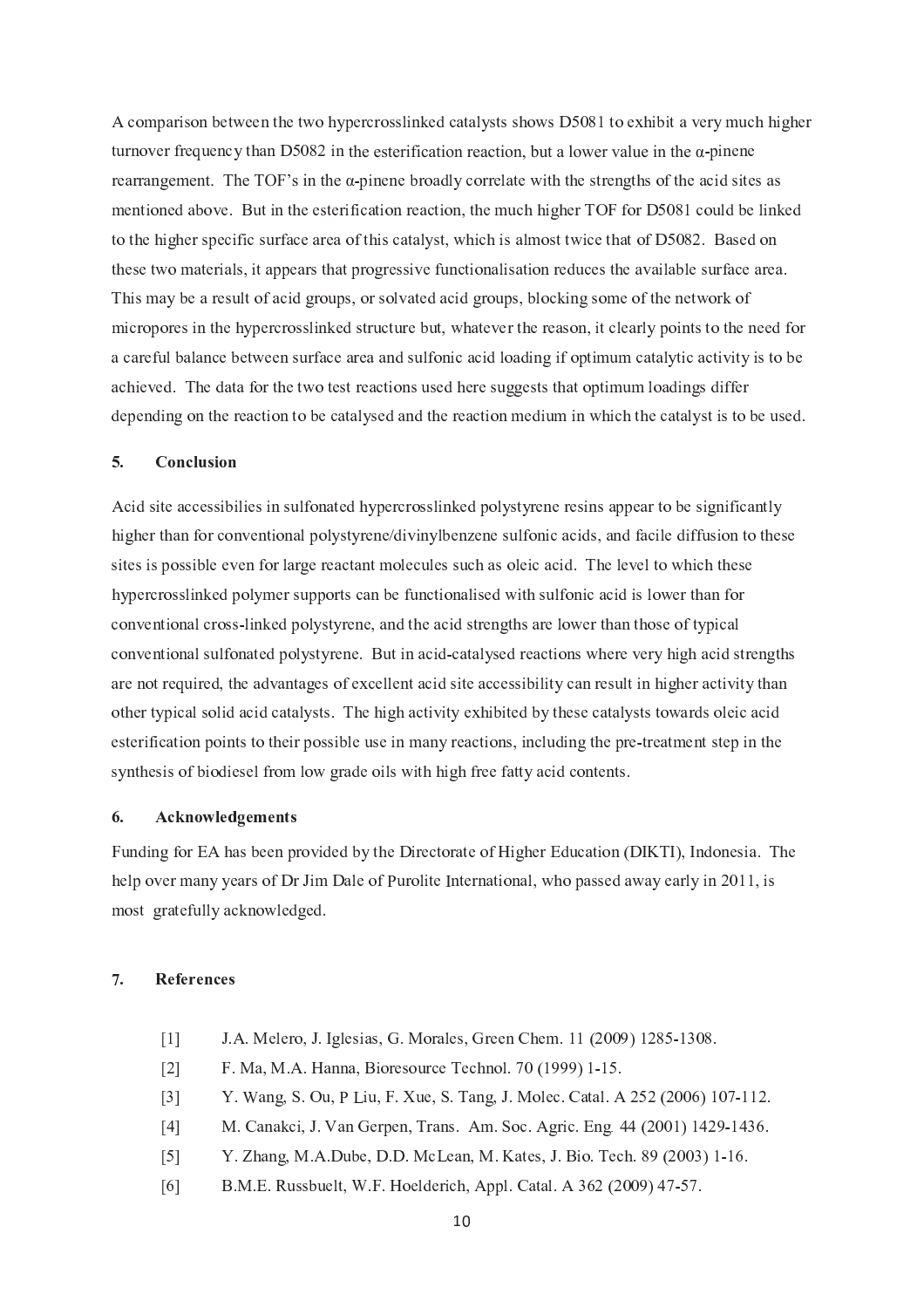- $[7]$ N. Özbay, N. Oktar, N.A. Tapan, Fuel 87 (2008) 1789-1798.
- $\lceil 8 \rceil$ J.M. Marchetti, V.U. Miguel, A.F. Errazu, Fuel 86 (2007) 906-910.
- $[9]$ M.M.R. Talukder, J.C. Wu, S.K. Lau, L.C. Cui, G. Shimin, A. Lim, Energy Fuels 23  $(2009)$  1-4.
- $[10]$ S. Pasias, N. Barakos, C. Alexopoulos, N. Papayannakos, Chem. Eng. & Technol. 29  $(2006)$  1365-1371.
- M. Kouzu, T Kasuno, M. Tajika, Y. Sugimoto, J. Hidaka, Fuel 87 (2008) 2798-2806.  $[11]$
- E. Lundquist, US Patent 5,426,199 (1999), Purolite International.  $[12]$
- $[13]$ P.F. Siril, A.D. Davison, J.K. Randhawa, D.R. Brown, J. Mol. Catal. A 267 (2007) 72-78.
- $[14]$ C.S. Caetano, L. Guerreiro, I.M. Fonseca, A.M. Ramos, J. Vital, J.E. Castanheiro, Appl.Catal. A 359 (2009) 41-46.
- D.S Pito, I.M. Fonseca, J. Vital, J.E. Castanheiro, Chem. Eng. J. 147 (2009) 302-306.  $[15]$
- X. Mo. E. Lotero, C. Lu. Y. Liu. J.G. Goodwin, Catal. Lett. 123 (2008) 1-6.  $[16]$
- I.K. Mbaraka, K.J. McGuire, B.H. Shanks, Ind. & Eng. Chem. Res. 45 (2006) 3022- $[17]$ 3028.
- J.A. Melero, L.F. Bautista, G. Morales, J. Iglesias, R. Sanchez-Vazquez, Chem. Eng.  $[18]$ J. 161 (2010) 323-331.
- $[19]$ M.P. Tsyurupa, V.A. Davankov, React. Funct. Polym. 66 (2006) 768-779.
- $[20]$ C-G. Oh, J-H. Ahn, S-K. Ihm, React. Funct. Polym. 57 (2003) 103-111.
- P.F. Siril, H.E. Cross, D.R. Brown, J. Molec. Catal. A 279 (2008) 63-68.  $[21]$
- P.F. Siril, N.R. Shiju, D.R. Brown, Appl. Catal. A 364 (2009) 95-100.  $[22]$
- M.A. Harmer, W.E. Farneth, Q. Sun, J. Am. Chem. Soc. 118 (1996) 7708-7715.  $[23]$
- M.A. Harmer W.E. Farneth, Q. Sun, Adv. Mater. 10 (1998) 1255-1257.  $[24]$
- M A Harmer, O Sun, A.J. Vega, W.E. Farneth, A. Heidekum, W.F. Hoelderich, Green  $[25]$ Chem. 2 (2000) 7-14.
- $[26]$ M.P. Hart, D.R. Brown, J. Molec. Catal. A 212 (2004) 315-321.
- S.P. Felix, C. Savill-Jowitt, D.R. Brown, Thermochim. Acta 433 (2005) 59-67.  $[27]$
- C.A.S Hill, A. Norton, G. Newman, J. Appl. Polym. Sci. 112 (2009) 1524-1537.  $[28]$
- M.J. Meziani, J. Zajac, J.D. Jones, S. Partyka, J. Roziere, A. Auroux, Langmuir 16  $[29]$  $(2000)$  2262-2273.
- A. Auroux, Top. Catal. 4 (1997) 71-93.  $[30]$
- J-P Dacquin, H.E. Cross, D.R. Brown, T. Düren, J.J. Williams, A.F. Lee, K. Wilson,  $[31]$ Green Chem. 12 (2010) 1383-1391.
- L. Pesaresi, D.R. Brown, A.F. Lee, J.M. Montero, H. Williams, K. Wilson, Appl.  $[32]$ Catal. A 360 (2009) 50-58.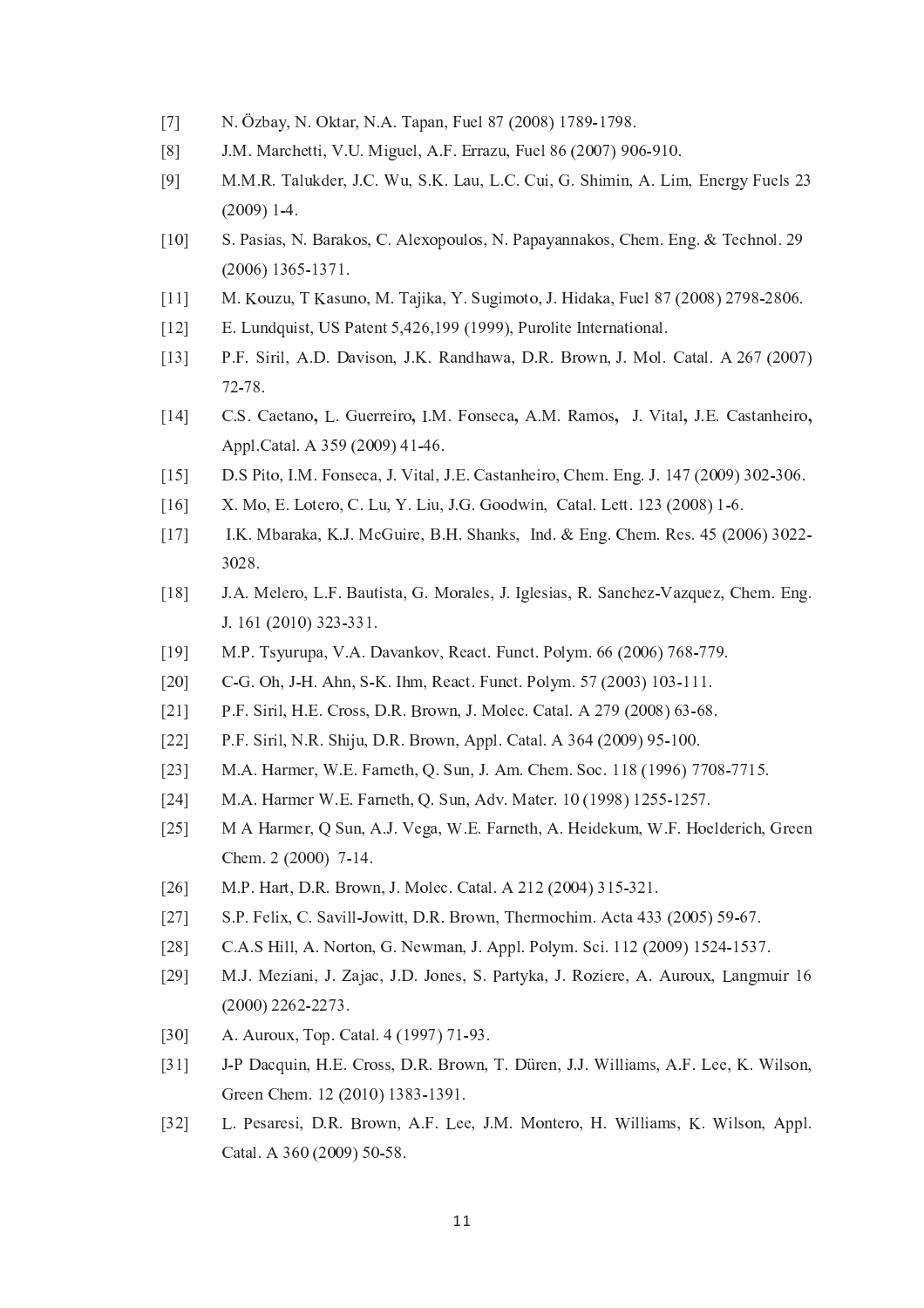Table 1. Characteristics of supported sulfonic acid catalysts.

| Catalyst       | Specific<br>surface<br>area<br>$\sin^2 g^{-1}$ | Pore<br>volume<br>/ $\text{cm}^3$ g <sup>-1</sup> | Average<br>pore<br>diameter<br>/nm | Acid site<br>concentration<br>(by titration)<br>$\gamma$ <sub>mmol</sub> $g^{-1}$ | $NH3$ adsorbed<br>with $-\Delta H^{\circ}_{ads} \ge$<br>$80 \mathrm{kJ} \mathrm{mol}^{-1}$<br>/mmol $g^{-1}$ |
|----------------|------------------------------------------------|---------------------------------------------------|------------------------------------|-----------------------------------------------------------------------------------|--------------------------------------------------------------------------------------------------------------|
| Amberlyst 15   | 53                                             | 0.40                                              | 30                                 | 4.7                                                                               | 4.9                                                                                                          |
| Amberlyst 35   | 50                                             | 0.35                                              | 30                                 | 5.4                                                                               | 5.5                                                                                                          |
| Nafion SAC-13  | 196                                            | 0.60                                              | 10                                 | 0.15                                                                              | 0.12                                                                                                         |
| Purolite D5082 | 381                                            | 0.34                                              | 27                                 | 2.0                                                                               | 1.2                                                                                                          |
| Purolite D5081 | 701                                            | 0.39                                              | 19                                 | 1.0                                                                               | 0.8                                                                                                          |
|                |                                                |                                                   |                                    |                                                                                   |                                                                                                              |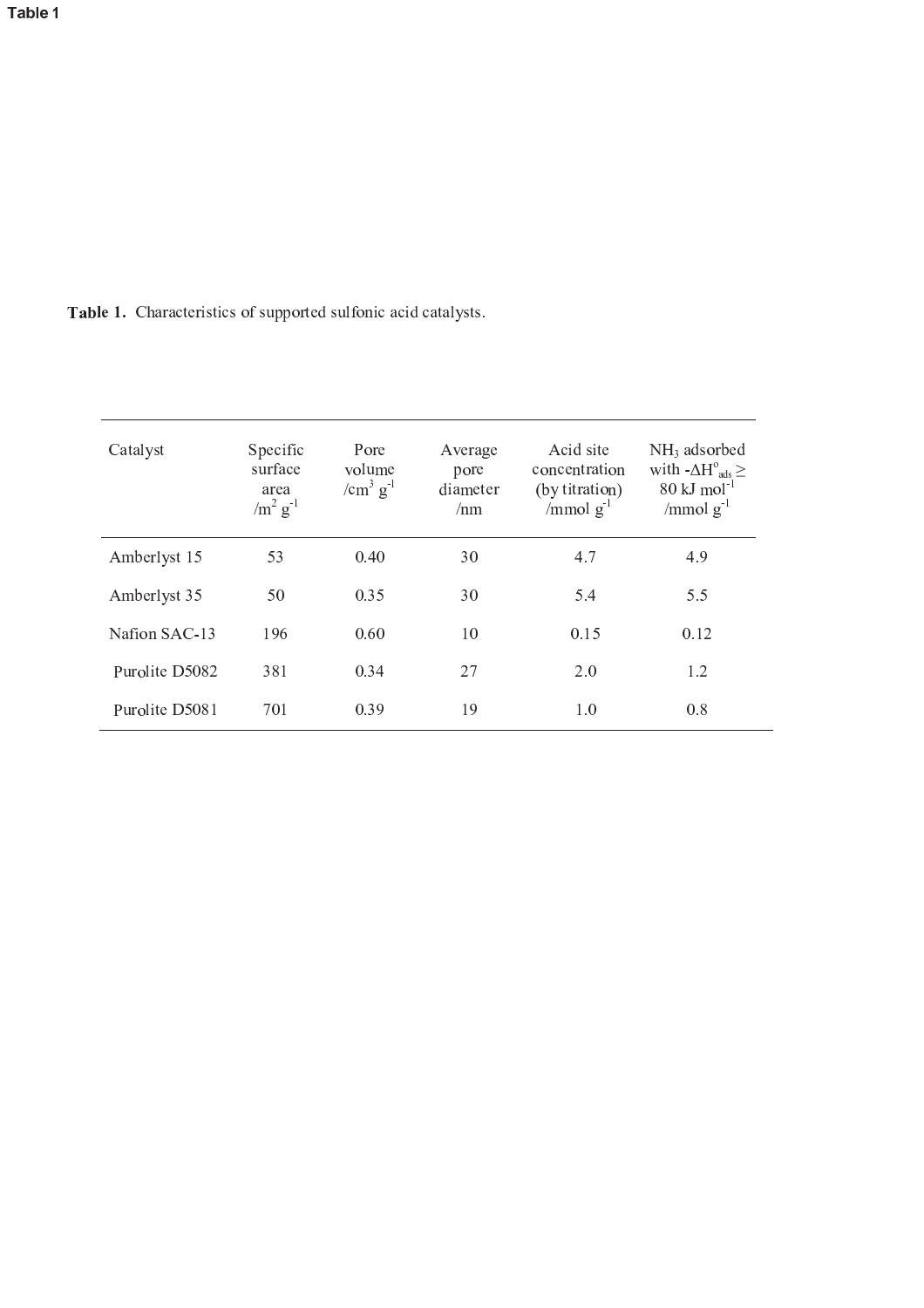```
Scheme 1
```
Scheme 1:

### $\mathrm{CH_3(CH_2)_7CH=CH(CH_2)_7COOH} + \mathrm{CH_3OH} \ \rightarrow \ \mathrm{CH_3(CH_2)_7CH=CH(CH_2)_7COOCH_3} + \mathrm{H_2O}$  $a)$

 $b)$ 



 $\alpha$ -pinene

camphene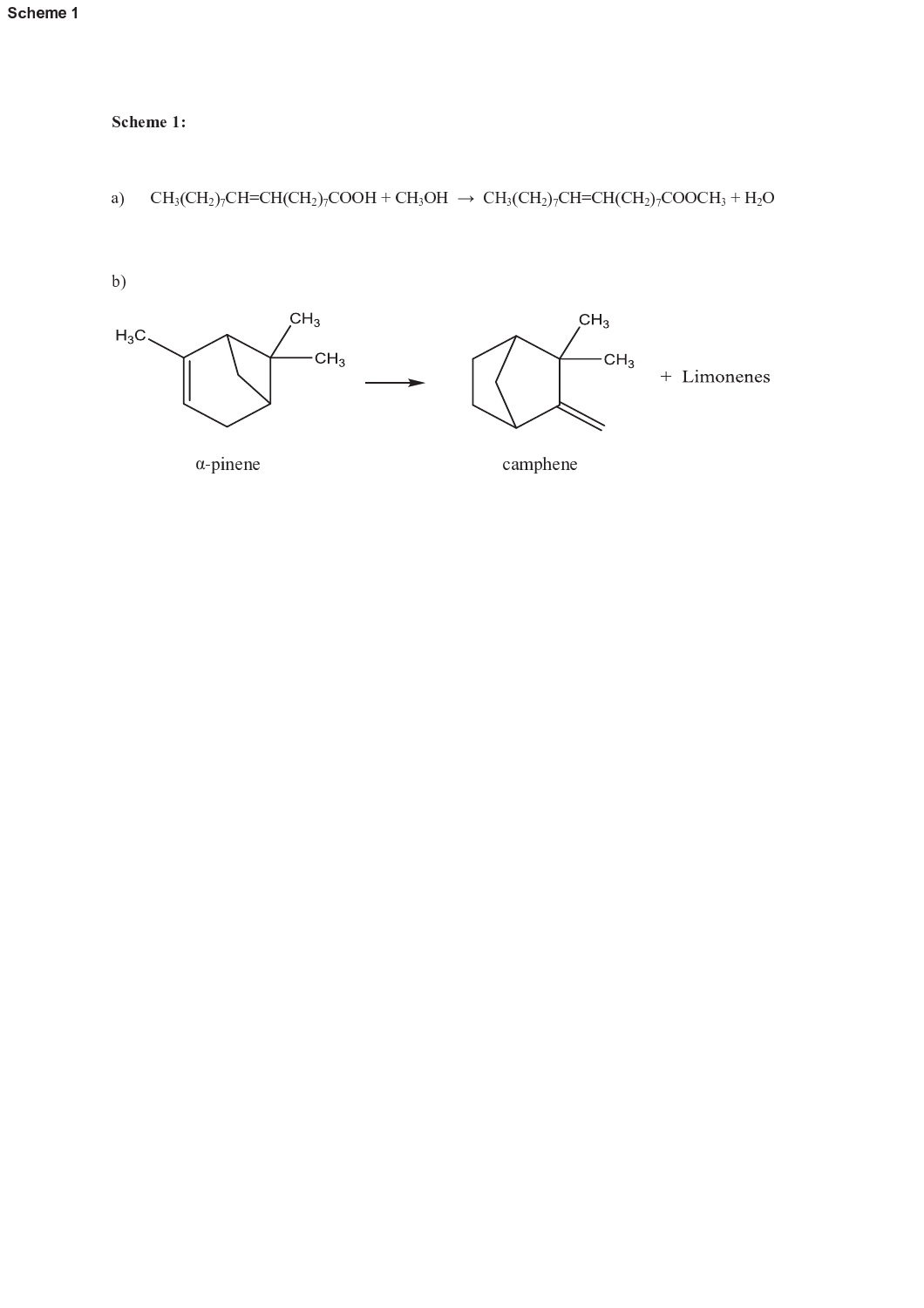# Figure 1

Figure 1.

 $a)$ 

 $\times 4,588$  $12kU$  $5 \mu m$ 12 59 SEI

12kV  $\times 1,388$   $\overline{18\mu m}$ 89 68 SEI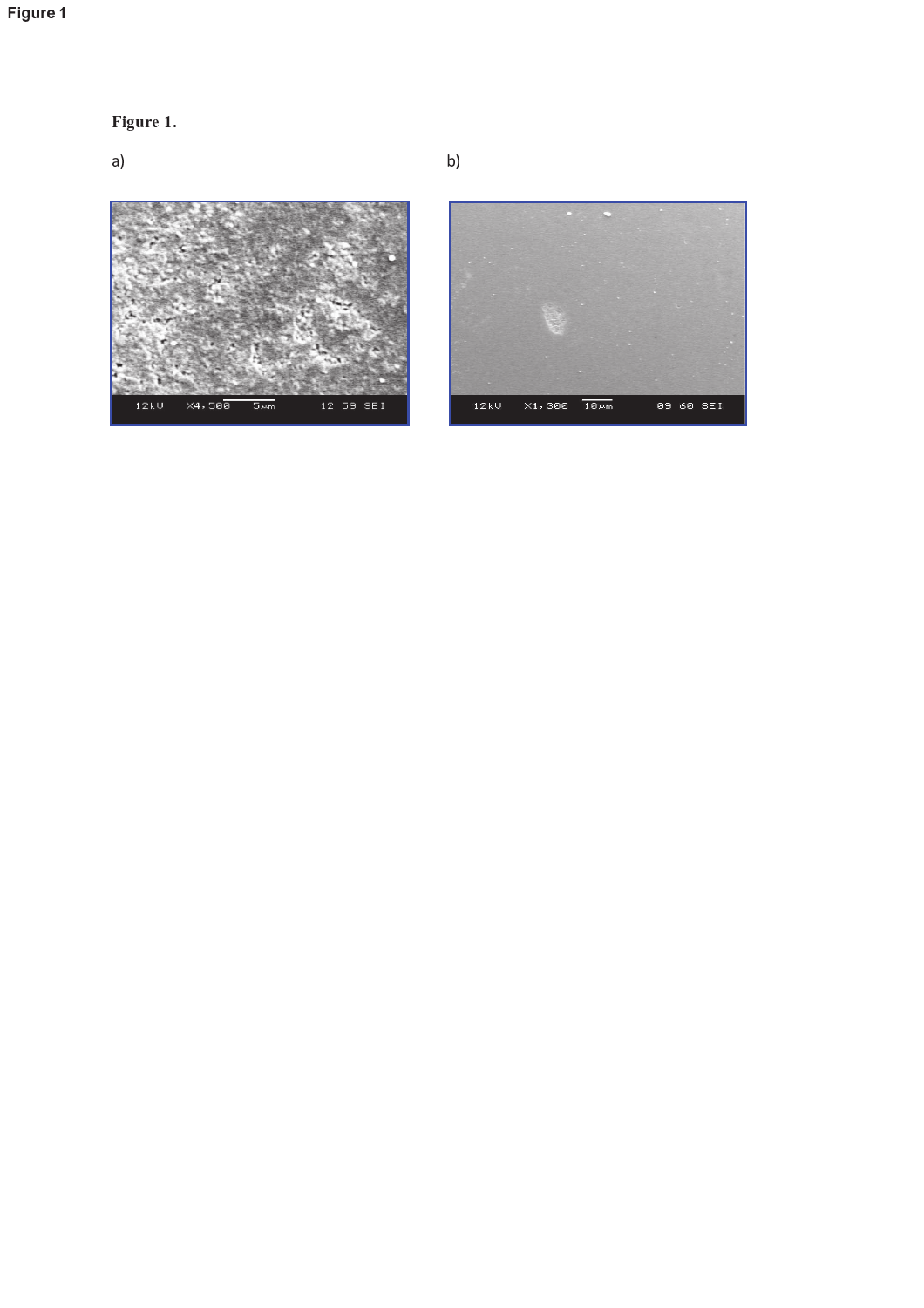

 $a)$ 



| Catalyst      | $TOF(h^{-1})$ |
|---------------|---------------|
| Nafion SAC-13 | 740           |
| Amberlyst-35  | 118           |
| Amberlyst-15  | 113           |
| D-5082        | 52            |
| $D-5081$      | 37            |
|               |               |

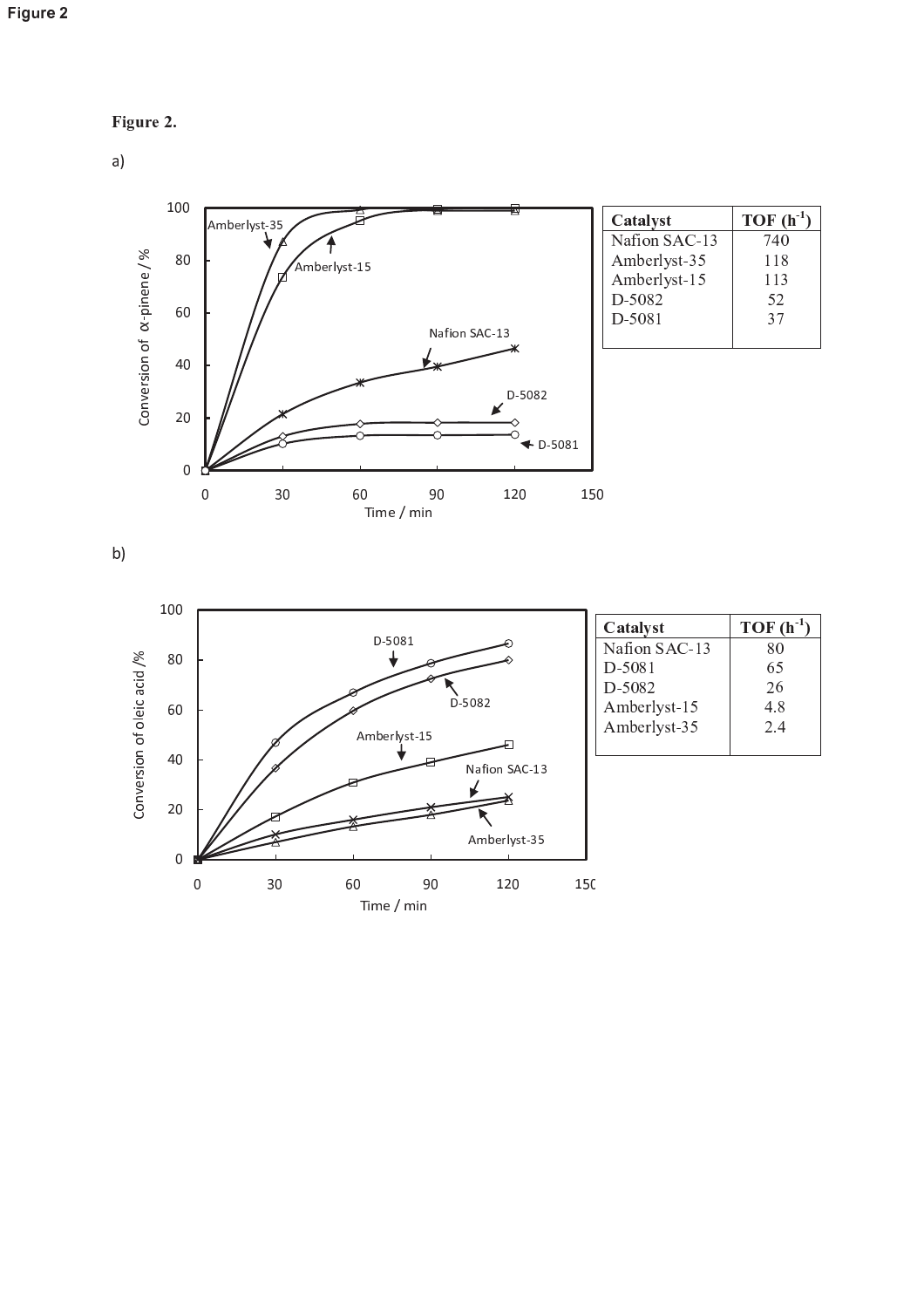







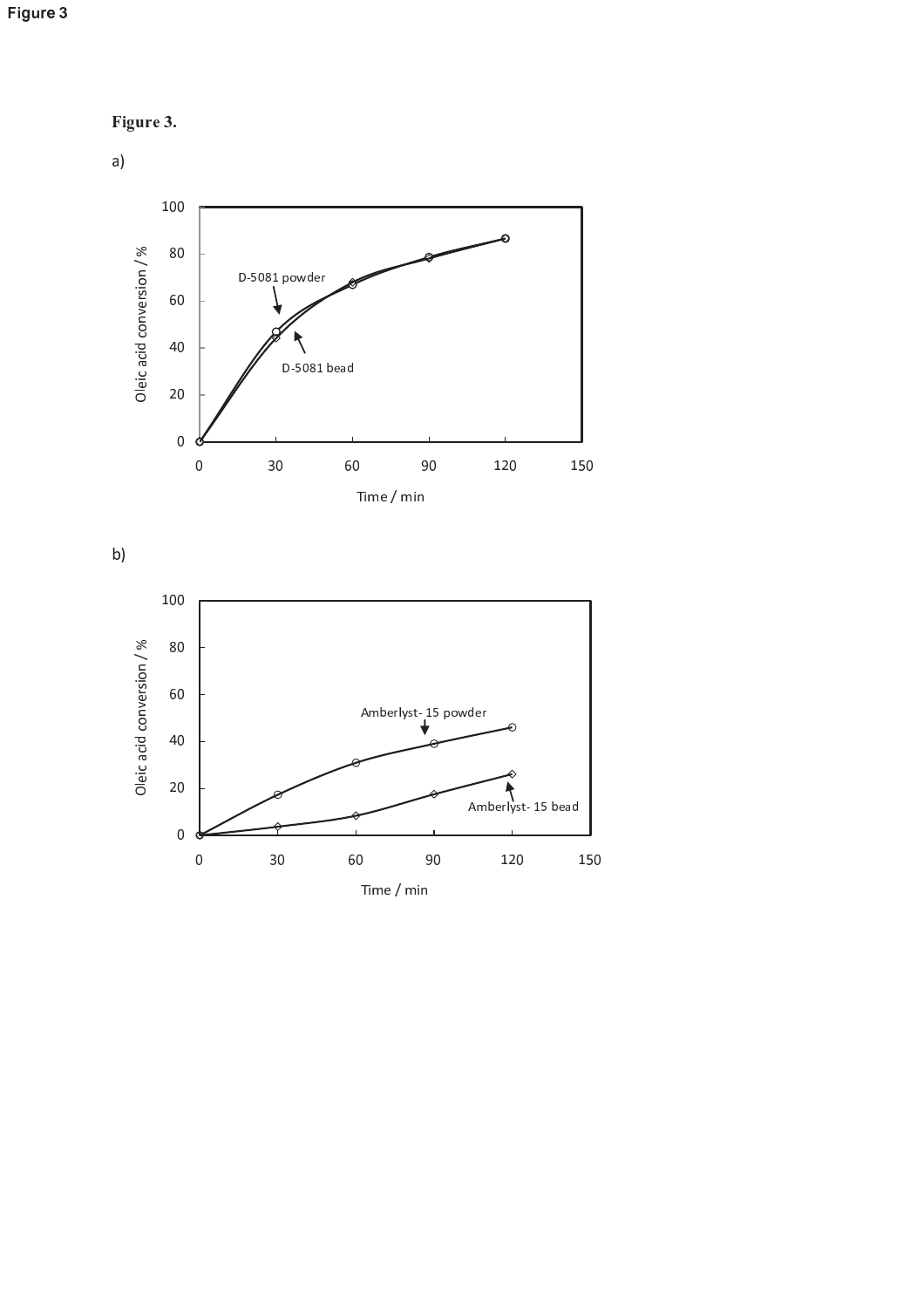```
Figure 4.
```




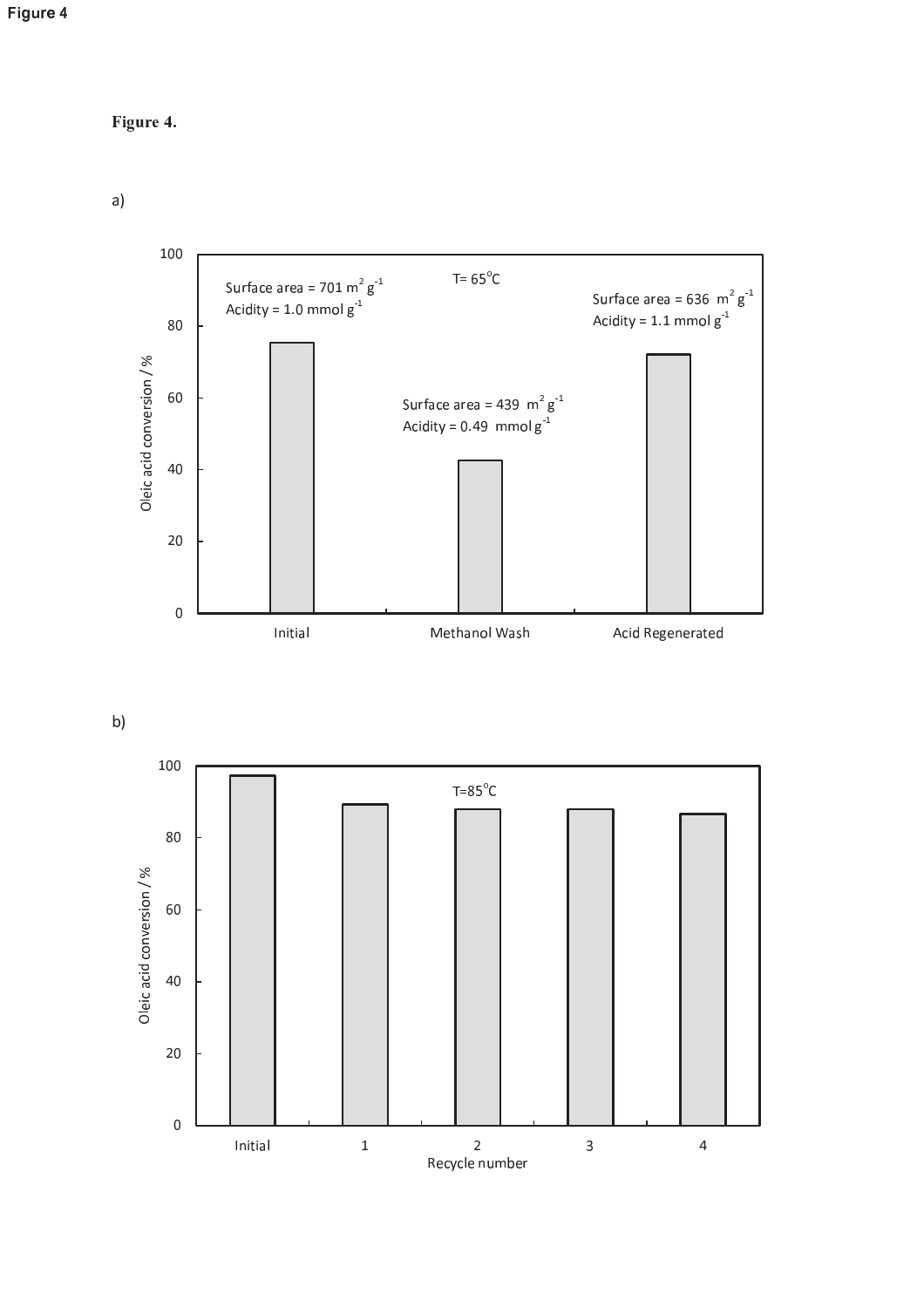





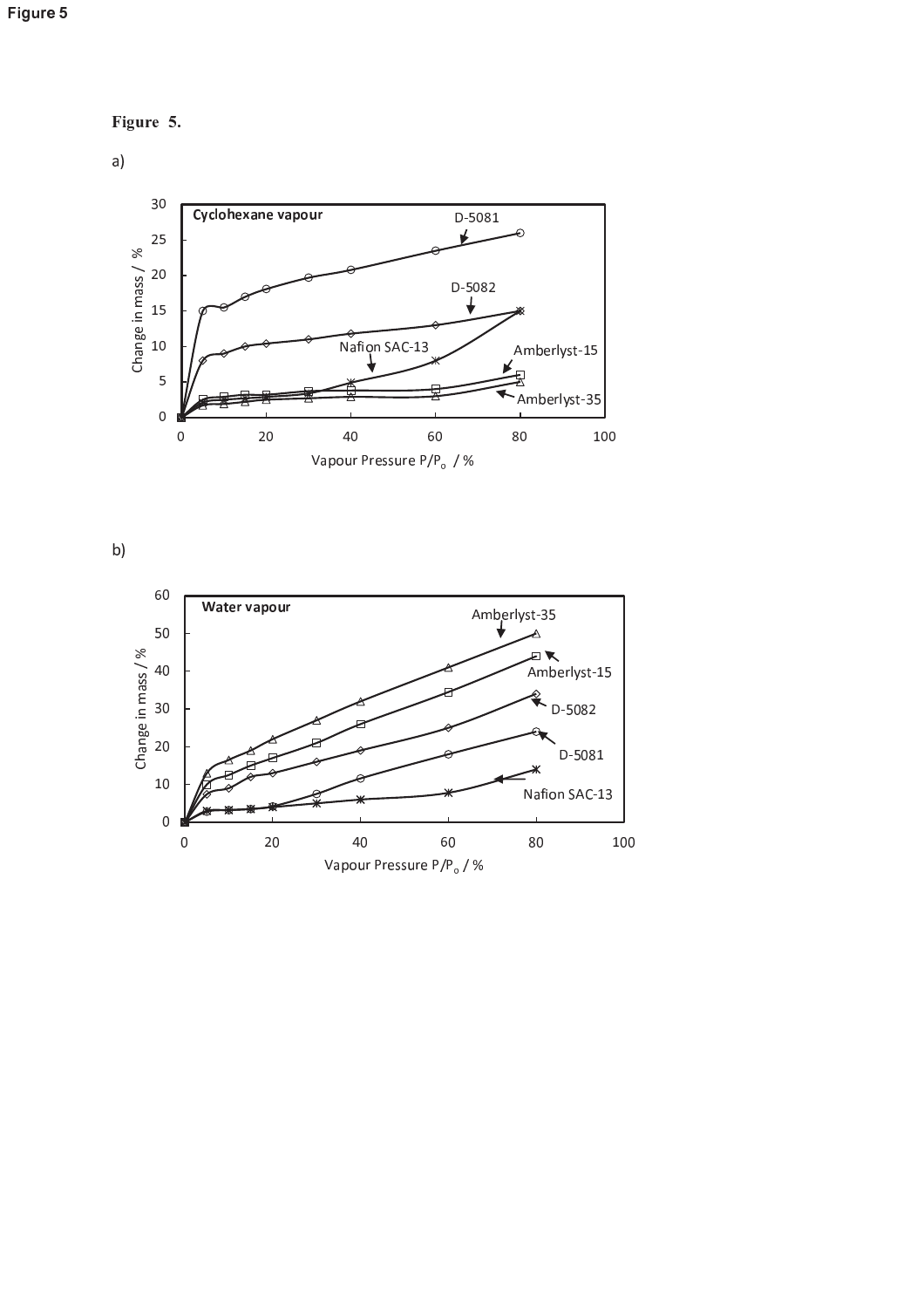

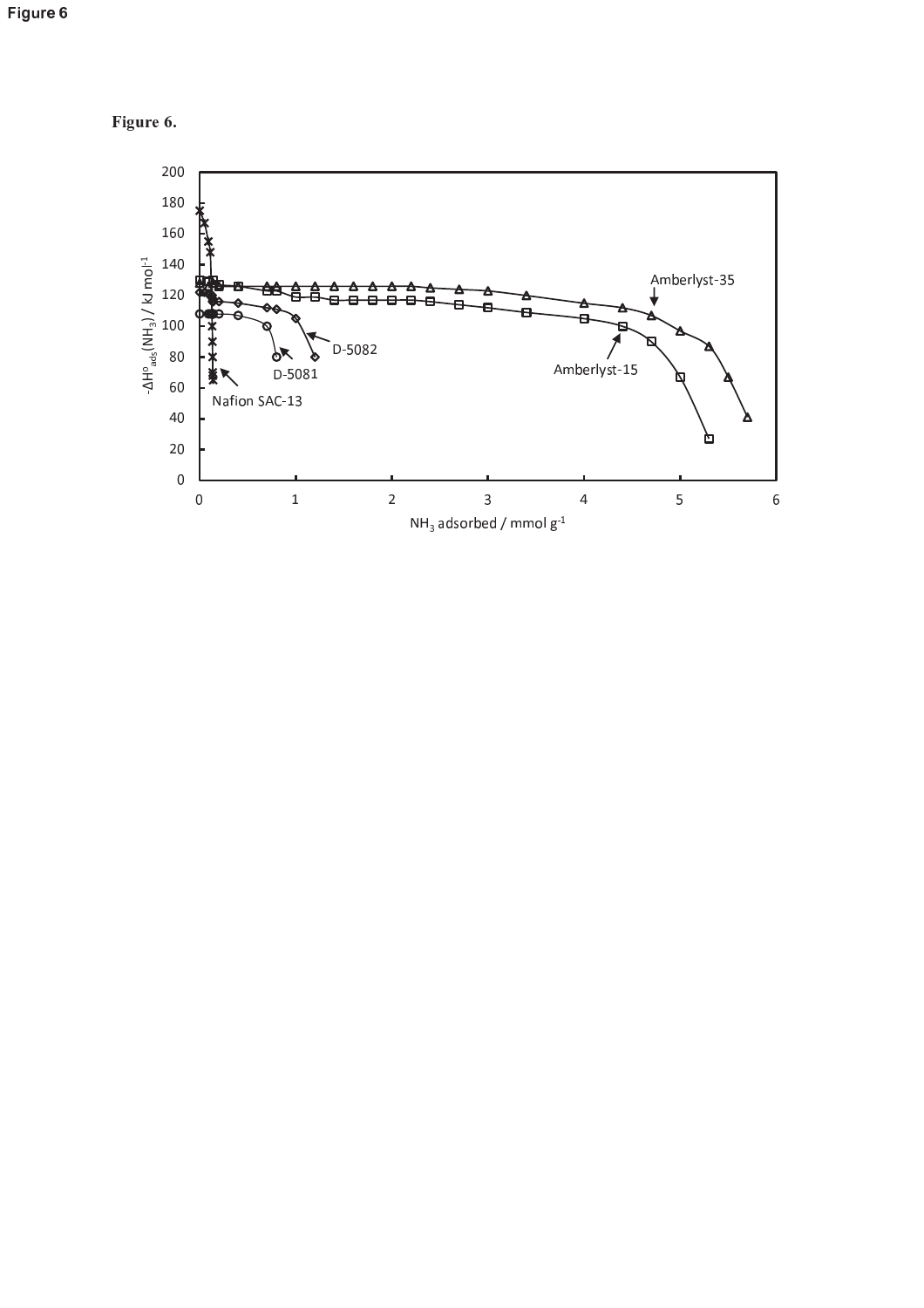## **Figure Captions**

| Scheme 1. | a) esterification of oleic acid, and b) $\alpha$ -pinene isomerisation.                                                                                                                          |
|-----------|--------------------------------------------------------------------------------------------------------------------------------------------------------------------------------------------------|
| Figure 1. | Scanning electron microscope images of: a) D-5082 (hypercrosslinked resin)<br>and b) Amberlyst-35 (macroporous resin).                                                                           |
| Figure 2. | Catalytic activity of the catalysts in: $a)$ $\alpha$ -pinene isomerisation and b) oleic acid<br>esterification.                                                                                 |
| Figure 3. | Effect of particle size on activity towards the esterification of oleic acid, for:<br>hypercrosslinked D-5081 and b) Amberlyst-15.<br>a)                                                         |
| Figure 4. | Catalytic activity of hypercrosslinked D-5081 on re-use, a) reaction temperature 65<br>$\rm{^{\circ}C}$ and b) reaction temperature 85 $\rm{^{\circ}C}$ (catalyst methanol washed between runs). |
| Figure 5. | Cyclohexane and water vapour adsorption isotherms for catalysts studied, at $25 \degree C$ .                                                                                                     |
| Figure 6. | Molar enthalpies of ammonia adsorption vs. amount adsorbed for catalysts studied, at<br>$100^{\circ}$ C.                                                                                         |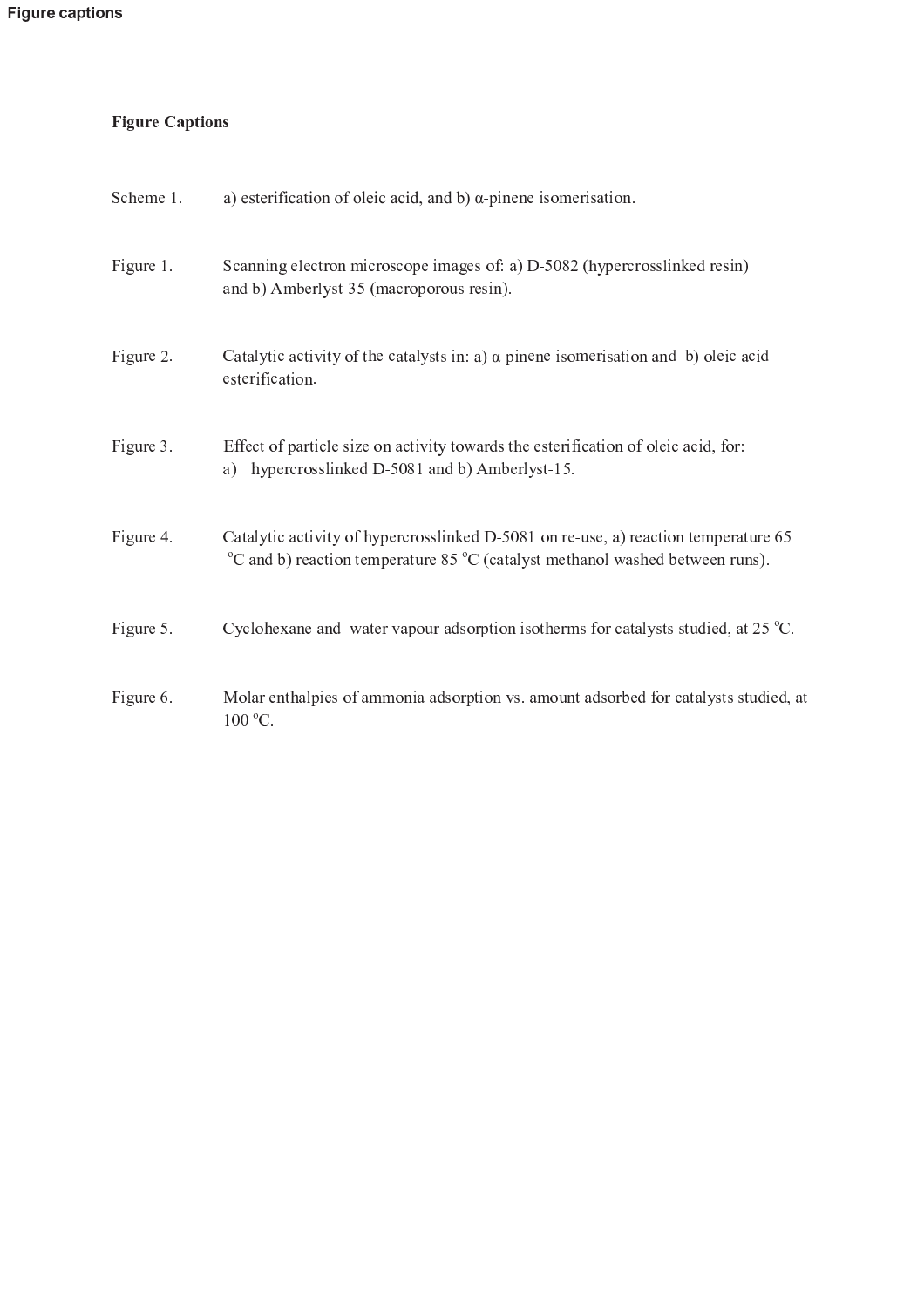

□ ypercrosslinked polystyrene sulfonic acid catalysts for the esterification of free fatty acids in biodiesel synthesis.

 $\Box$  Andri anto,  $\Box$  A Dawson and D. $\Box$ .  $\Box$ rown